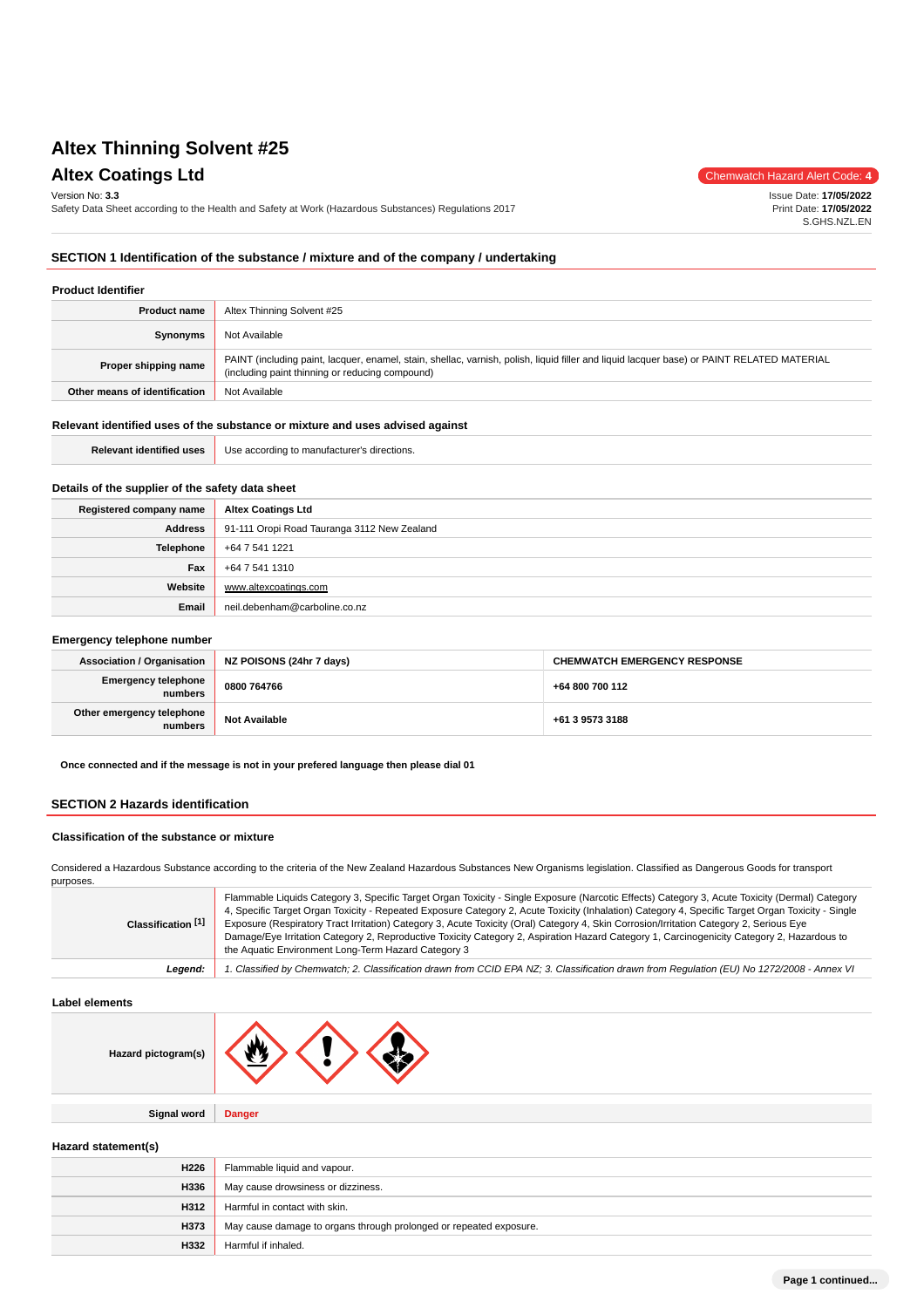| H335 | May cause respiratory irritation.                    |  |
|------|------------------------------------------------------|--|
| H302 | Harmful if swallowed.                                |  |
| H315 | Causes skin irritation.                              |  |
| H319 | Causes serious eye irritation.                       |  |
| H361 | Suspected of damaging fertility or the unborn child. |  |
| H304 | May be fatal if swallowed and enters airways.        |  |
| H351 | Suspected of causing cancer.                         |  |
| H412 | Harmful to aquatic life with long lasting effects.   |  |

# **Precautionary statement(s) Prevention**

| P210 | Keep away from heat, hot surfaces, sparks, open flames and other ignition sources. No smoking. |  |  |
|------|------------------------------------------------------------------------------------------------|--|--|
| P260 | Do not breathe mist/vapours/spray.                                                             |  |  |
| P271 | Use only a well-ventilated area.                                                               |  |  |
| P280 | Wear protective gloves, protective clothing, eye protection and face protection.               |  |  |
| P240 | Ground and bond container and receiving equipment.                                             |  |  |
| P241 | Use explosion-proof electrical/ventilating/lighting/intrinsically safe equipment.              |  |  |
| P242 | Use non-sparking tools.                                                                        |  |  |
| P243 | Take action to prevent static discharges.                                                      |  |  |
| P264 | Wash all exposed external body areas thoroughly after handling.                                |  |  |
| P270 | Do not eat, drink or smoke when using this product.                                            |  |  |
| P273 | Avoid release to the environment.                                                              |  |  |

# **Precautionary statement(s) Response**

| P301+P310      | IF SWALLOWED: Immediately call a POISON CENTER/doctor/physician/first aider.                                                     |  |  |
|----------------|----------------------------------------------------------------------------------------------------------------------------------|--|--|
| P331           | Do NOT induce vomiting.                                                                                                          |  |  |
| P308+P313      | IF exposed or concerned: Get medical advice/attention.                                                                           |  |  |
| P370+P378      | In case of fire: Use alcohol resistant foam or normal protein foam to extinguish.                                                |  |  |
| P305+P351+P338 | IF IN EYES: Rinse cautiously with water for several minutes. Remove contact lenses, if present and easy to do. Continue rinsing. |  |  |
| P337+P313      | If eye irritation persists: Get medical advice/attention.                                                                        |  |  |
| P301+P312      | IF SWALLOWED: Call a POISON CENTER/doctor/physician/first aider if you feel unwell.                                              |  |  |
| P302+P352      | IF ON SKIN: Wash with plenty of water and soap.                                                                                  |  |  |
| P303+P361+P353 | IF ON SKIN (or hair): Take off immediately all contaminated clothing. Rinse skin with water [or shower].                         |  |  |
| P304+P340      | IF INHALED: Remove person to fresh air and keep comfortable for breathing.                                                       |  |  |
| P330           | Rinse mouth.                                                                                                                     |  |  |
| P332+P313      | If skin irritation occurs: Get medical advice/attention.                                                                         |  |  |
| P362+P364      | Take off contaminated clothing and wash it before reuse.                                                                         |  |  |
|                |                                                                                                                                  |  |  |

# **Precautionary statement(s) Storage**

| P403+P235 | Store in a well-ventilated place. Keep cool. |  |
|-----------|----------------------------------------------|--|
| P405      | ≌t∩ri<br>ked up                              |  |

# **Precautionary statement(s) Disposal**

**P501** Dispose of contents/container to authorised hazardous or special waste collection point in accordance with any local regulation.

Not Applicable

# **SECTION 3 Composition / information on ingredients**

#### **Substances**

See section below for composition of Mixtures

# **Mixtures**

| <b>CAS No</b> | %[weight]                                                                                                                                                                                             | Name                                                    |
|---------------|-------------------------------------------------------------------------------------------------------------------------------------------------------------------------------------------------------|---------------------------------------------------------|
| 1330-20-7     | 60-70                                                                                                                                                                                                 | xylene                                                  |
| 108-65-6      | 20-30                                                                                                                                                                                                 | propylene givcol monomethyl ether acetate, alpha-isomer |
| 64742-95-6    | $10 - 20$                                                                                                                                                                                             | naphtha petroleum. light aromatic solvent               |
| Legend:       | 1. Classified by Chemwatch; 2. Classification drawn from CCID EPA NZ; 3. Classification drawn from Regulation (EU) No 1272/2008 - Annex VI;<br>4. Classification drawn from C&L * EU IOELVs available |                                                         |

# **SECTION 4 First aid measures**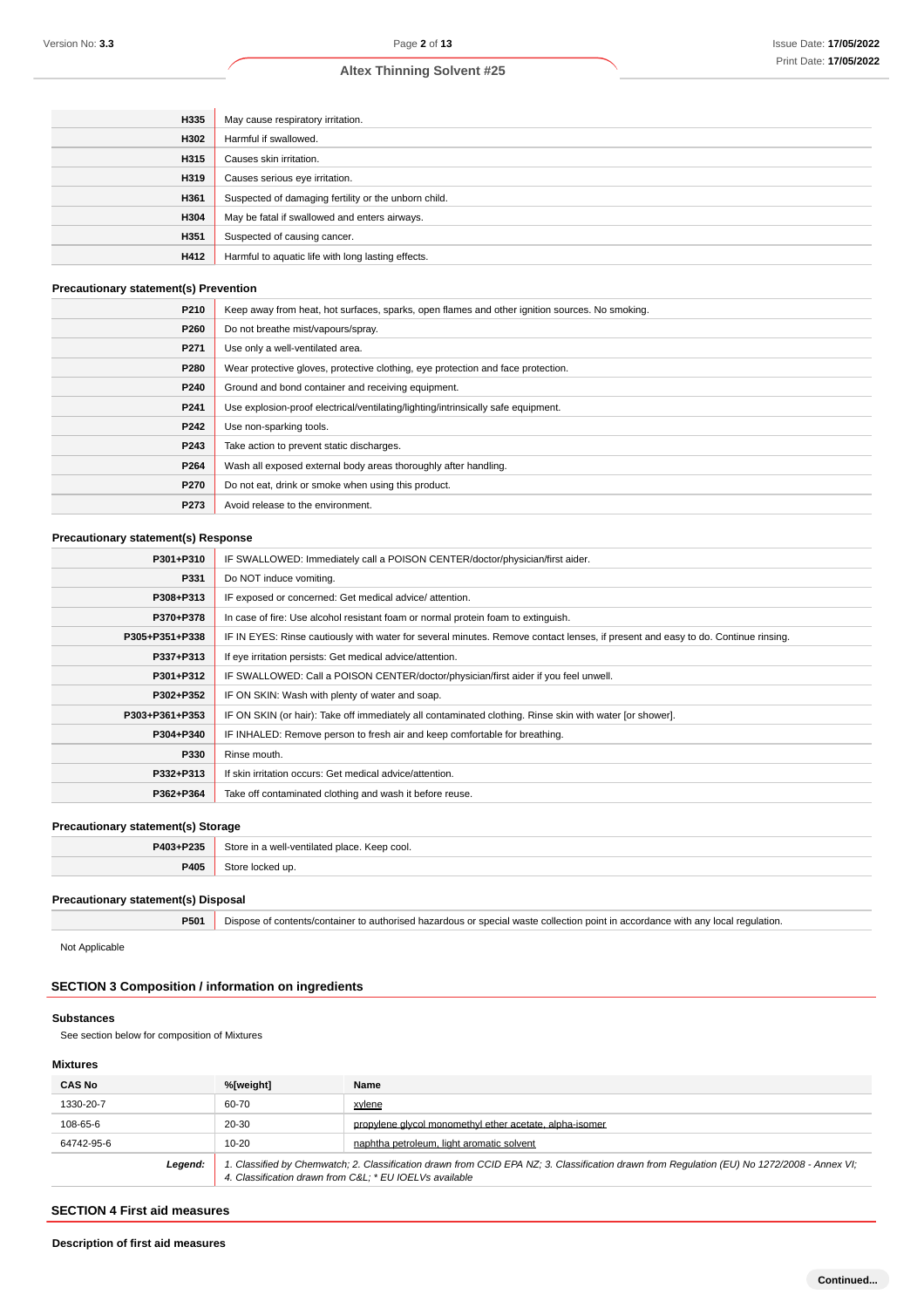| <b>Eye Contact</b>  | If this product comes in contact with eyes:<br>▶ Wash out immediately with water.<br>If irritation continues, seek medical attention.<br>▶ Removal of contact lenses after an eye injury should only be undertaken by skilled personnel.                                                                                                                                                                                                                                                                                                                                                                                                                                                                                                                                                                                                                                                                                                                                                                                                                                                                                                                                                                                                                                                                                                                                                                                                       |
|---------------------|------------------------------------------------------------------------------------------------------------------------------------------------------------------------------------------------------------------------------------------------------------------------------------------------------------------------------------------------------------------------------------------------------------------------------------------------------------------------------------------------------------------------------------------------------------------------------------------------------------------------------------------------------------------------------------------------------------------------------------------------------------------------------------------------------------------------------------------------------------------------------------------------------------------------------------------------------------------------------------------------------------------------------------------------------------------------------------------------------------------------------------------------------------------------------------------------------------------------------------------------------------------------------------------------------------------------------------------------------------------------------------------------------------------------------------------------|
| <b>Skin Contact</b> | If skin or hair contact occurs:<br>• Quickly but gently, wipe material off skin with a dry, clean cloth.<br>Inmediately remove all contaminated clothing, including footwear.<br>▶ Wash skin and hair with running water. Continue flushing with water until advised to stop by the Poisons Information Centre.<br>Transport to hospital, or doctor.                                                                                                                                                                                                                                                                                                                                                                                                                                                                                                                                                                                                                                                                                                                                                                                                                                                                                                                                                                                                                                                                                           |
| Inhalation          | If fumes or combustion products are inhaled remove from contaminated area.<br>Lay patient down. Keep warm and rested.<br>▶ Prostheses such as false teeth, which may block airway, should be removed, where possible, prior to initiating first aid procedures.<br>Apply artificial respiration if not breathing, preferably with a demand valve resuscitator, bag-valve mask device, or pocket mask as trained.<br>Perform CPR if necessary.<br>Transport to hospital, or doctor, without delay.                                                                                                                                                                                                                                                                                                                                                                                                                                                                                                                                                                                                                                                                                                                                                                                                                                                                                                                                              |
| Ingestion           | F IF SWALLOWED, REFER FOR MEDICAL ATTENTION, WHERE POSSIBLE, WITHOUT DELAY.<br>For advice, contact a Poisons Information Centre or a doctor.<br>Urgent hospital treatment is likely to be needed.<br>In the mean time, qualified first-aid personnel should treat the patient following observation and employing supportive measures as indicated<br>by the patient's condition.<br>If the services of a medical officer or medical doctor are readily available, the patient should be placed in his/her care and a copy of the SDS<br>should be provided. Further action will be the responsibility of the medical specialist.<br>If medical attention is not available on the worksite or surroundings send the patient to a hospital together with a copy of the SDS.<br>Where medical attention is not immediately available or where the patient is more than 15 minutes from a hospital or unless instructed<br>otherwise:<br>INDUCE vomiting with fingers down the back of the throat, ONLY IF CONSCIOUS. Lean patient forward or place on left side (head-down<br>position, if possible) to maintain open airway and prevent aspiration.<br>NOTE: Wear a protective glove when inducing vomiting by mechanical means.<br>If spontaneous vomiting appears imminent or occurs, hold patient's head down, lower than their hips to help avoid possible aspiration of<br>vomitus.<br>Avoid giving milk or oils.<br>Avoid giving alcohol. |

#### **Indication of any immediate medical attention and special treatment needed**

Any material aspirated during vomiting may produce lung injury. Therefore emesis should not be induced mechanically or pharmacologically. Mechanical means should be used if it is considered necessary to evacuate the stomach contents; these include gastric lavage after endotracheal intubation. If spontaneous vomiting has occurred after ingestion, the patient should be monitored for difficult breathing, as adverse effects of aspiration into the lungs may be delayed up to 48 hours.

# **SECTION 5 Firefighting measures**

#### **Extinguishing media**

- Alcohol stable foam.
- **Dry chemical powder.**
- ▶ BCF (where regulations permit).
- Carbon dioxide.
- Water spray or fog Large fires only.

#### **Special hazards arising from the substrate or mixture**

| <b>Fire Incompatibility</b> | Avoid contamination with oxidising agents i.e. nitrates, oxidising acids, chlorine bleaches, pool chlorine etc. as ignition may result |
|-----------------------------|----------------------------------------------------------------------------------------------------------------------------------------|
|-----------------------------|----------------------------------------------------------------------------------------------------------------------------------------|

# **Advice for firefighters**

| <b>Fire Fighting</b>         | Alert Fire Brigade and tell them location and nature of hazard.<br>May be violently or explosively reactive.<br>• Wear breathing apparatus plus protective gloves.<br>Prevent, by any means available, spillage from entering drains or water course.<br>If safe, switch off electrical equipment until vapour fire hazard removed.<br>▶ Use water delivered as a fine spray to control fire and cool adjacent area.<br>Avoid spraying water onto liquid pools.<br>DO NOT approach containers suspected to be hot.<br>Cool fire exposed containers with water spray from a protected location.<br>If safe to do so, remove containers from path of fire. |
|------------------------------|----------------------------------------------------------------------------------------------------------------------------------------------------------------------------------------------------------------------------------------------------------------------------------------------------------------------------------------------------------------------------------------------------------------------------------------------------------------------------------------------------------------------------------------------------------------------------------------------------------------------------------------------------------|
| <b>Fire/Explosion Hazard</b> | Liquid and vapour are flammable.<br>Moderate fire hazard when exposed to heat or flame.<br>Vapour forms an explosive mixture with air.<br>• Moderate explosion hazard when exposed to heat or flame.<br>▶ Vapour may travel a considerable distance to source of ignition.<br>Heating may cause expansion or decomposition leading to violent rupture of containers.<br>• On combustion, may emit toxic fumes of carbon monoxide (CO).<br>Combustion products include:<br>carbon monoxide (CO)<br>carbon dioxide (CO2)<br>other pyrolysis products typical of burning organic material.                                                                  |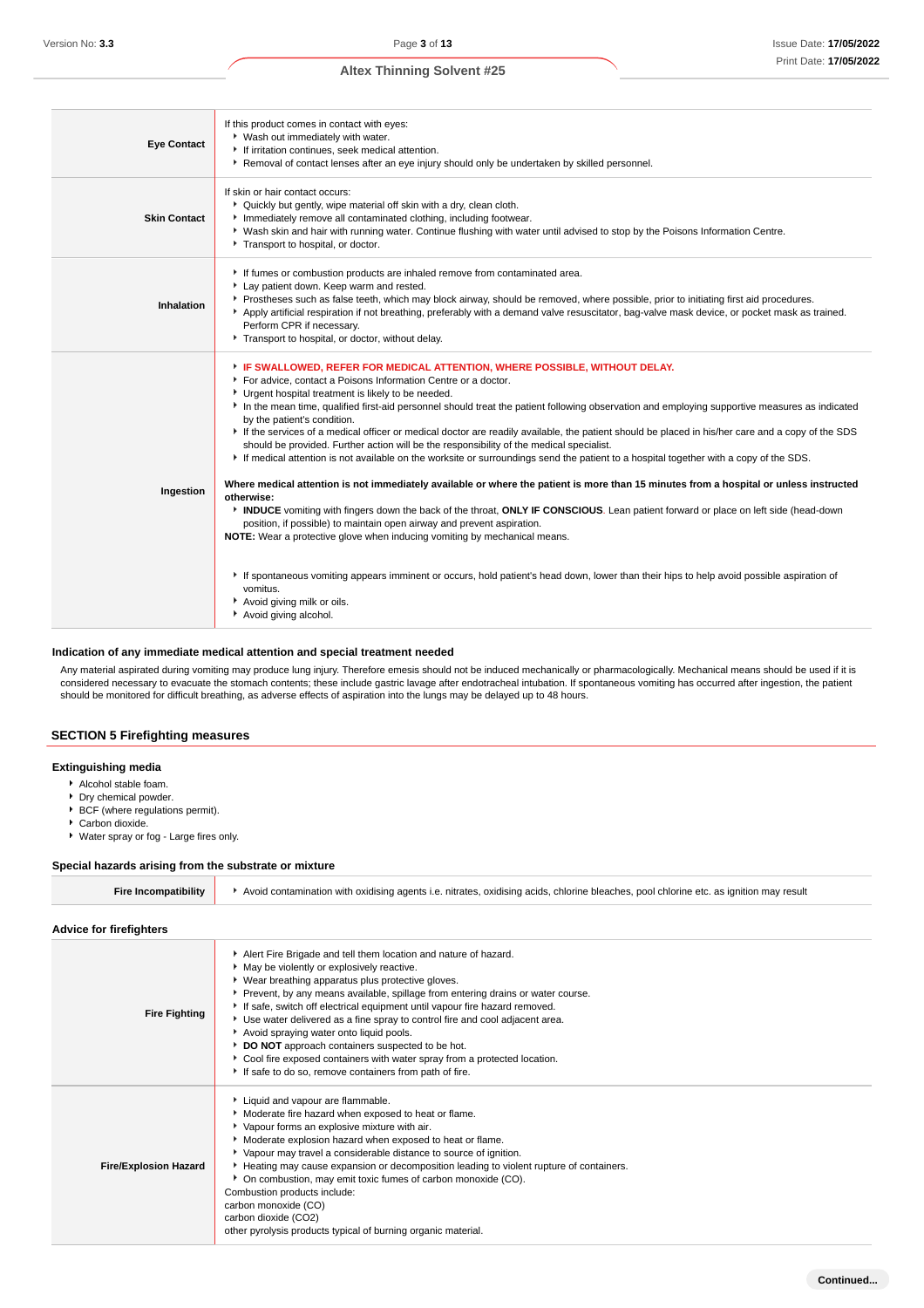# **SECTION 6 Accidental release measures**

**Personal precautions, protective equipment and emergency procedures** See section 8

# **Environmental precautions**

See section 12

# **Methods and material for containment and cleaning up**

| <b>Minor Spills</b> | Remove all ignition sources.<br>Clean up all spills immediately.<br>Avoid breathing vapours and contact with skin and eyes.<br>Control personal contact with the substance, by using protective equipment.<br>Contain and absorb small quantities with vermiculite or other absorbent material.<br>▶ Wipe up.<br>• Collect residues in a flammable waste container.                                                                                                                                                                                                                                                                                                                                                                                                                                                                                                                                                                                                              |
|---------------------|----------------------------------------------------------------------------------------------------------------------------------------------------------------------------------------------------------------------------------------------------------------------------------------------------------------------------------------------------------------------------------------------------------------------------------------------------------------------------------------------------------------------------------------------------------------------------------------------------------------------------------------------------------------------------------------------------------------------------------------------------------------------------------------------------------------------------------------------------------------------------------------------------------------------------------------------------------------------------------|
| <b>Major Spills</b> | Clear area of personnel and move upwind.<br>Alert Fire Brigade and tell them location and nature of hazard.<br>May be violently or explosively reactive.<br>▶ Wear breathing apparatus plus protective gloves.<br>▶ Prevent, by any means available, spillage from entering drains or water course.<br>Consider evacuation (or protect in place).<br>No smoking, naked lights or ignition sources.<br>Increase ventilation.<br>Stop leak if safe to do so.<br>• Water spray or fog may be used to disperse /absorb vapour.<br>Contain spill with sand, earth or vermiculite.<br>Use only spark-free shovels and explosion proof equipment.<br>• Collect recoverable product into labelled containers for recycling.<br>Absorb remaining product with sand, earth or vermiculite.<br>Collect solid residues and seal in labelled drums for disposal.<br>▶ Wash area and prevent runoff into drains.<br>If contamination of drains or waterways occurs, advise emergency services. |

Personal Protective Equipment advice is contained in Section 8 of the SDS.

# **SECTION 7 Handling and storage**

#### **Precautions for safe handling**

| Safe handling     | Containers, even those that have been emptied, may contain explosive vapours.<br>▶ Do NOT cut, drill, grind, weld or perform similar operations on or near containers.<br>Electrostatic discharge may be generated during pumping - this may result in fire.<br>Ensure electrical continuity by bonding and grounding (earthing) all equipment.<br>Restrict line velocity during pumping in order to avoid generation of electrostatic discharge (<=1 m/sec until fill pipe submerged to twice its<br>diameter, then $\leq$ 7 m/sec).<br>Avoid splash filling.<br>▶ Do NOT use compressed air for filling discharging or handling operations.<br>Avoid all personal contact, including inhalation.<br>• Wear protective clothing when risk of overexposure occurs.<br>Use in a well-ventilated area.<br>Prevent concentration in hollows and sumps.<br>DO NOT enter confined spaces until atmosphere has been checked.<br>Avoid smoking, naked lights or ignition sources.<br>Avoid generation of static electricity.<br>DO NOT use plastic buckets.<br>Earth all lines and equipment.<br>Use spark-free tools when handling.<br>Avoid contact with incompatible materials.<br>V When handling, DO NOT eat, drink or smoke.<br>Keep containers securely sealed when not in use.<br>Avoid physical damage to containers.<br>Always wash hands with soap and water after handling.<br>• Work clothes should be laundered separately.<br>Use good occupational work practice.<br>▶ Observe manufacturer's storage and handling recommendations contained within this SDS.<br>Atmosphere should be regularly checked against established exposure standards to ensure safe working conditions.<br>DO NOT allow clothing wet with material to stay in contact with skin |
|-------------------|--------------------------------------------------------------------------------------------------------------------------------------------------------------------------------------------------------------------------------------------------------------------------------------------------------------------------------------------------------------------------------------------------------------------------------------------------------------------------------------------------------------------------------------------------------------------------------------------------------------------------------------------------------------------------------------------------------------------------------------------------------------------------------------------------------------------------------------------------------------------------------------------------------------------------------------------------------------------------------------------------------------------------------------------------------------------------------------------------------------------------------------------------------------------------------------------------------------------------------------------------------------------------------------------------------------------------------------------------------------------------------------------------------------------------------------------------------------------------------------------------------------------------------------------------------------------------------------------------------------------------------------------------------------------------------------------------------------------------------------------------------------------|
| Other information | Store in original containers in approved flammable liquid storage area.<br>Store away from incompatible materials in a cool, dry, well-ventilated area.<br>DO NOT store in pits, depressions, basements or areas where vapours may be trapped.<br>No smoking, naked lights, heat or ignition sources.<br>▶ Storage areas should be clearly identified, well illuminated, clear of obstruction and accessible only to trained and authorised personnel -<br>adequate security must be provided so that unauthorised personnel do not have access.<br>Store according to applicable regulations for flammable materials for storage tanks, containers, piping, buildings, rooms, cabinets, allowable<br>quantities and minimum storage distances.<br>> Use non-sparking ventilation systems, approved explosion proof equipment and intrinsically safe electrical systems.<br>Have appropriate extinguishing capability in storage area (e.g. portable fire extinguishers - dry chemical, foam or carbon dioxide) and<br>flammable gas detectors.<br>Keep adsorbents for leaks and spills readily available.<br>Protect containers against physical damage and check regularly for leaks.                                                                                                                                                                                                                                                                                                                                                                                                                                                                                                                                                                            |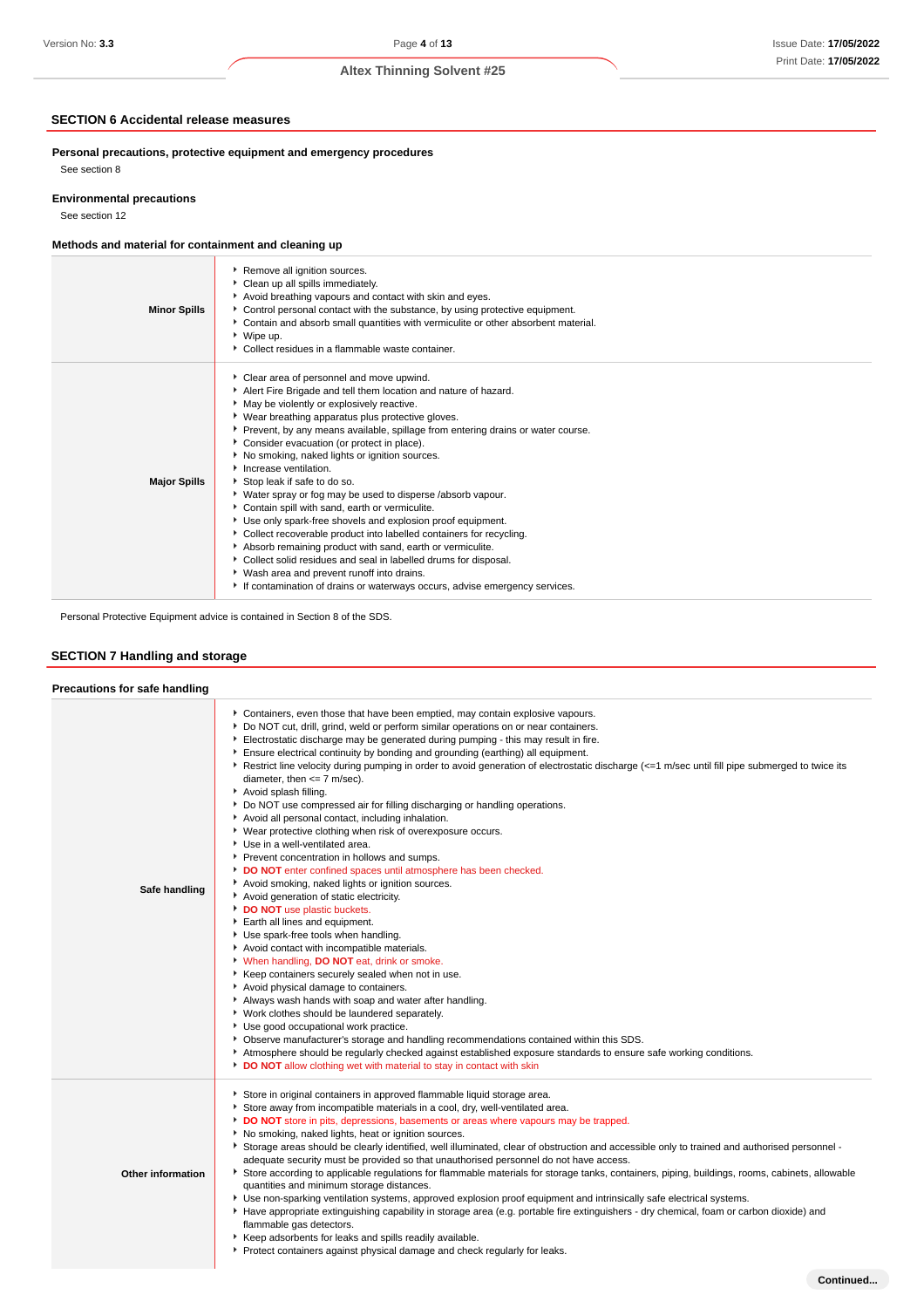Observe manufacturer's storage and handling recommendations contained within this SDS.

#### **Conditions for safe storage, including any incompatibilities**

| Suitable container      | Packing as supplied by manufacturer.<br>Check that containers are clearly labelled and free from leaks.<br>package, the can must have a screwed enclosure. |  | Plastic containers may only be used if approved for flammable liquid.<br>For low viscosity materials (i): Drums and jerry cans must be of the non-removable head type. (ii): Where a can is to be used as an inner |  |
|-------------------------|------------------------------------------------------------------------------------------------------------------------------------------------------------|--|--------------------------------------------------------------------------------------------------------------------------------------------------------------------------------------------------------------------|--|
| Storage incompatibility |                                                                                                                                                            |  | Vigorous reactions, sometimes amounting to explosions, can result from the contact between aromatic rings and strong oxidising agents.<br>Aromatics can react exothermically with bases and with diazo compounds.  |  |
|                         |                                                                                                                                                            |  |                                                                                                                                                                                                                    |  |



**X** — Must not be stored together

**0** — May be stored together with specific preventions

**+** — May be stored together

Note: Depending on other risk factors, compatibility assessment based on the table above may not be relevant to storage situations, particularly where large volumes of dangerous goods are stored and handled. Reference should be made to the Safety Data Sheets for each substance or article and risks assessed accordingly.

# **SECTION 8 Exposure controls / personal protection**

#### **Control parameters**

# **Occupational Exposure Limits (OEL)**

#### **INGREDIENT DATA**

| Source                                            | Ingredient | <b>Material name</b> | <b>TWA</b>         | <b>STEL</b>   | Peak          | <b>Notes</b>  |
|---------------------------------------------------|------------|----------------------|--------------------|---------------|---------------|---------------|
| New Zealand Workplace<br>Exposure Standards (WES) | xylene     | Dimethylbenzene      | 50 ppm / 217 mg/m3 | Not Available | Not Available | Not Available |

#### **Exposure controls**

| Appropriate engineering<br>controls | Engineering controls are used to remove a hazard or place a barrier between the worker and the hazard. Well-designed engineering controls can<br>be highly effective in protecting workers and will typically be independent of worker interactions to provide this high level of protection.<br>The basic types of engineering controls are:<br>Process controls which involve changing the way a job activity or process is done to reduce the risk.<br>Enclosure and/or isolation of emission source which keeps a selected hazard 'physically' away from the worker and ventilation that strategically<br>'adds' and 'removes' air in the work environment. Ventilation can remove or dilute an air contaminant if designed properly. The design of a<br>ventilation system must match the particular process and chemical or contaminant in use.<br>Employers may need to use multiple types of controls to prevent employee overexposure.<br>Employees exposed to confirmed human carcinogens should be authorized to do so by the employer, and work in a regulated area.<br>▶ Work should be undertaken in an isolated system such as a 'glove-box' . Employees should wash their hands and arms upon completion of<br>the assigned task and before engaging in other activities not associated with the isolated system.<br>▶ Within regulated areas, the carcinogen should be stored in sealed containers, or enclosed in a closed system, including piping systems, with<br>any sample ports or openings closed while the carcinogens are contained within.<br>• Open-vessel systems are prohibited.<br>Each operation should be provided with continuous local exhaust ventilation so that air movement is always from ordinary work areas to the<br>operation.<br>Exhaust air should not be discharged to regulated areas, non-regulated areas or the external environment unless decontaminated. Clean<br>make-up air should be introduced in sufficient volume to maintain correct operation of the local exhaust system.<br>For maintenance and decontamination activities, authorized employees entering the area should be provided with and required to wear<br>clean, impervious garments, including gloves, boots and continuous-air supplied hood. Prior to removing protective garments the employee<br>should undergo decontamination and be required to shower upon removal of the garments and hood.<br>Except for outdoor systems, regulated areas should be maintained under negative pressure (with respect to non-regulated areas).<br>Local exhaust ventilation requires make-up air be supplied in equal volumes to replaced air.<br>Laboratory hoods must be designed and maintained so as to draw air inward at an average linear face velocity of 0.76 m/sec with a minimum<br>of 0.64 m/sec. Design and construction of the fume hood requires that insertion of any portion of the employees body, other than hands and<br>arms, be disallowed.<br>CARE: Use of a quantity of this material in confined space or poorly ventilated area, where rapid build up of concentrated atmosphere may occur,<br>could require increased ventilation and/or protective gear |
|-------------------------------------|--------------------------------------------------------------------------------------------------------------------------------------------------------------------------------------------------------------------------------------------------------------------------------------------------------------------------------------------------------------------------------------------------------------------------------------------------------------------------------------------------------------------------------------------------------------------------------------------------------------------------------------------------------------------------------------------------------------------------------------------------------------------------------------------------------------------------------------------------------------------------------------------------------------------------------------------------------------------------------------------------------------------------------------------------------------------------------------------------------------------------------------------------------------------------------------------------------------------------------------------------------------------------------------------------------------------------------------------------------------------------------------------------------------------------------------------------------------------------------------------------------------------------------------------------------------------------------------------------------------------------------------------------------------------------------------------------------------------------------------------------------------------------------------------------------------------------------------------------------------------------------------------------------------------------------------------------------------------------------------------------------------------------------------------------------------------------------------------------------------------------------------------------------------------------------------------------------------------------------------------------------------------------------------------------------------------------------------------------------------------------------------------------------------------------------------------------------------------------------------------------------------------------------------------------------------------------------------------------------------------------------------------------------------------------------------------------------------------------------------------------------------------------------------------------------------------------------------------------------------------------------------------------------------------------------------------------------------------------------------------------------------------------------------------------------------------------------------------------------------------------------------------------------------------------------------------------------|
| <b>Personal protection</b>          |                                                                                                                                                                                                                                                                                                                                                                                                                                                                                                                                                                                                                                                                                                                                                                                                                                                                                                                                                                                                                                                                                                                                                                                                                                                                                                                                                                                                                                                                                                                                                                                                                                                                                                                                                                                                                                                                                                                                                                                                                                                                                                                                                                                                                                                                                                                                                                                                                                                                                                                                                                                                                                                                                                                                                                                                                                                                                                                                                                                                                                                                                                                                                                                                        |
| Eye and face protection             | Safety glasses with side shields.<br>Chemical goggles.<br>Contact lenses may pose a special hazard; soft contact lenses may absorb and concentrate irritants. A written policy document, describing<br>the wearing of lenses or restrictions on use, should be created for each workplace or task. This should include a review of lens absorption<br>and adsorption for the class of chemicals in use and an account of injury experience. Medical and first-aid personnel should be trained in<br>their removal and suitable equipment should be readily available. In the event of chemical exposure, begin eye irrigation immediately and<br>remove contact lens as soon as practicable. Lens should be removed at the first signs of eye redness or irritation - lens should be removed in                                                                                                                                                                                                                                                                                                                                                                                                                                                                                                                                                                                                                                                                                                                                                                                                                                                                                                                                                                                                                                                                                                                                                                                                                                                                                                                                                                                                                                                                                                                                                                                                                                                                                                                                                                                                                                                                                                                                                                                                                                                                                                                                                                                                                                                                                                                                                                                                        |

a clean environment only after workers have washed hands thoroughly. [CDC NIOSH Current Intelligence Bulletin 59], [AS/NZS 1336 or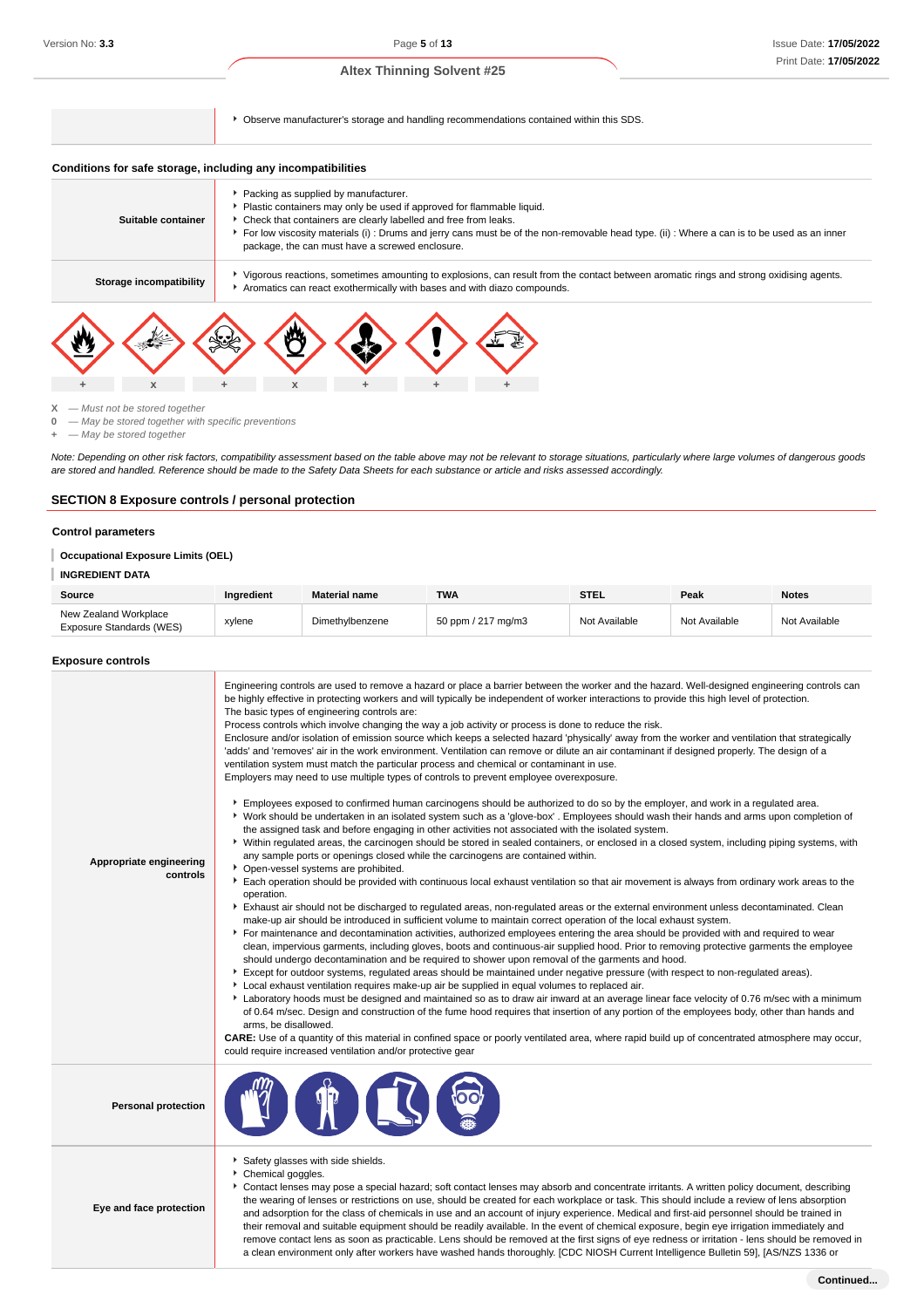|                        | national equivalent]                                                                                                                                                                                                                                                                                                                                                                                                                                                                                                                                                                                                                                                                                                                                                                                                                                                                                                                                                                                                                                                                                                                                                                                                                                                                                                                                                                                                                                                                                                                                                                                                                                                                                                                                                                                                                                                                                                                                                                                                                                                                                                                                                                                                                                                                                                                                                                                                                                                                                                                                                                                                                                                                                                                                                                                                                                                                                                                                                                                                                                                                                                                                                                                                                                                                                                                                                                                                                                                                                                                                                                                                                                                                                                                                                        |
|------------------------|-----------------------------------------------------------------------------------------------------------------------------------------------------------------------------------------------------------------------------------------------------------------------------------------------------------------------------------------------------------------------------------------------------------------------------------------------------------------------------------------------------------------------------------------------------------------------------------------------------------------------------------------------------------------------------------------------------------------------------------------------------------------------------------------------------------------------------------------------------------------------------------------------------------------------------------------------------------------------------------------------------------------------------------------------------------------------------------------------------------------------------------------------------------------------------------------------------------------------------------------------------------------------------------------------------------------------------------------------------------------------------------------------------------------------------------------------------------------------------------------------------------------------------------------------------------------------------------------------------------------------------------------------------------------------------------------------------------------------------------------------------------------------------------------------------------------------------------------------------------------------------------------------------------------------------------------------------------------------------------------------------------------------------------------------------------------------------------------------------------------------------------------------------------------------------------------------------------------------------------------------------------------------------------------------------------------------------------------------------------------------------------------------------------------------------------------------------------------------------------------------------------------------------------------------------------------------------------------------------------------------------------------------------------------------------------------------------------------------------------------------------------------------------------------------------------------------------------------------------------------------------------------------------------------------------------------------------------------------------------------------------------------------------------------------------------------------------------------------------------------------------------------------------------------------------------------------------------------------------------------------------------------------------------------------------------------------------------------------------------------------------------------------------------------------------------------------------------------------------------------------------------------------------------------------------------------------------------------------------------------------------------------------------------------------------------------------------------------------------------------------------------------------------|
| <b>Skin protection</b> | See Hand protection below                                                                                                                                                                                                                                                                                                                                                                                                                                                                                                                                                                                                                                                                                                                                                                                                                                                                                                                                                                                                                                                                                                                                                                                                                                                                                                                                                                                                                                                                                                                                                                                                                                                                                                                                                                                                                                                                                                                                                                                                                                                                                                                                                                                                                                                                                                                                                                                                                                                                                                                                                                                                                                                                                                                                                                                                                                                                                                                                                                                                                                                                                                                                                                                                                                                                                                                                                                                                                                                                                                                                                                                                                                                                                                                                                   |
| Hands/feet protection  | ▶ Wear chemical protective gloves, e.g. PVC.<br>▶ Wear safety footwear or safety gumboots, e.g. Rubber<br>For esters:<br>▶ Do NOT use natural rubber, butyl rubber, EPDM or polystyrene-containing materials.<br>The selection of suitable gloves does not only depend on the material, but also on further marks of quality which vary from manufacturer to<br>manufacturer. Where the chemical is a preparation of several substances, the resistance of the glove material can not be calculated in advance<br>and has therefore to be checked prior to the application.<br>The exact break through time for substances has to be obtained from the manufacturer of the protective gloves and has to be observed when<br>making a final choice.<br>Personal hygiene is a key element of effective hand care. Gloves must only be worn on clean hands. After using gloves, hands should be<br>washed and dried thoroughly. Application of a non-perfumed moisturiser is recommended.<br>Suitability and durability of glove type is dependent on usage. Important factors in the selection of gloves include:<br>frequency and duration of contact,<br>· chemical resistance of glove material,<br>· glove thickness and<br>- dexterity<br>Select gloves tested to a relevant standard (e.g. Europe EN 374, US F739, AS/NZS 2161.1 or national equivalent).<br>When prolonged or frequently repeated contact may occur, a glove with a protection class of 5 or higher (breakthrough time greater than 240<br>minutes according to EN 374, AS/NZS 2161.10.1 or national equivalent) is recommended.<br>When only brief contact is expected, a glove with a protection class of 3 or higher (breakthrough time greater than 60 minutes according to EN<br>374, AS/NZS 2161.10.1 or national equivalent) is recommended.<br>. Some glove polymer types are less affected by movement and this should be taken into account when considering gloves for long-term use.<br>. Contaminated gloves should be replaced.<br>As defined in ASTM F-739-96 in any application, gloves are rated as:<br>. Excellent when breakthrough time > 480 min<br>Good when breakthrough time > 20 min<br>. Fair when breakthrough time < 20 min<br>. Poor when glove material degrades<br>For general applications, gloves with a thickness typically greater than 0.35 mm, are recommended.<br>It should be emphasised that glove thickness is not necessarily a good predictor of glove resistance to a specific chemical, as the permeation<br>efficiency of the glove will be dependent on the exact composition of the glove material. Therefore, glove selection should also be based on<br>consideration of the task requirements and knowledge of breakthrough times.<br>Glove thickness may also vary depending on the glove manufacturer, the glove type and the glove model. Therefore, the manufacturers technical<br>data should always be taken into account to ensure selection of the most appropriate glove for the task.<br>Note: Depending on the activity being conducted, gloves of varying thickness may be required for specific tasks. For example:<br>Thinner gloves (down to 0.1 mm or less) may be required where a high degree of manual dexterity is needed. However, these gloves are only<br>likely to give short duration protection and would normally be just for single use applications, then disposed of.<br>Thicker gloves (up to 3 mm or more) may be required where there is a mechanical (as well as a chemical) risk i.e. where there is abrasion or<br>puncture potential<br>Gloves must only be worn on clean hands. After using gloves, hands should be washed and dried thoroughly. Application of a non-perfumed<br>moisturiser is recommended. |
| <b>Body protection</b> | See Other protection below                                                                                                                                                                                                                                                                                                                                                                                                                                                                                                                                                                                                                                                                                                                                                                                                                                                                                                                                                                                                                                                                                                                                                                                                                                                                                                                                                                                                                                                                                                                                                                                                                                                                                                                                                                                                                                                                                                                                                                                                                                                                                                                                                                                                                                                                                                                                                                                                                                                                                                                                                                                                                                                                                                                                                                                                                                                                                                                                                                                                                                                                                                                                                                                                                                                                                                                                                                                                                                                                                                                                                                                                                                                                                                                                                  |
| Other protection       | Employees working with confirmed human carcinogens should be provided with, and be required to wear, clean, full body protective clothing<br>(smocks, coveralls, or long-sleeved shirt and pants), shoe covers and gloves prior to entering the regulated area. [AS/NZS ISO 6529:2006 or<br>national equivalent]<br>Employees engaged in handling operations involving carcinogens should be provided with, and required to wear and use half-face filter-type<br>respirators with filters for dusts, mists and fumes, or air purifying canisters or cartridges. A respirator affording higher levels of protection may<br>be substituted. [AS/NZS 1715 or national equivalent]<br>Emergency deluge showers and eyewash fountains, supplied with potable water, should be located near, within sight of, and on the same<br>level with locations where direct exposure is likely.<br>▶ Prior to each exit from an area containing confirmed human carcinogens, employees should be required to remove and leave protective<br>clothing and equipment at the point of exit and at the last exit of the day, to place used clothing and equipment in impervious containers at<br>the point of exit for purposes of decontamination or disposal. The contents of such impervious containers must be identified with suitable<br>labels. For maintenance and decontamination activities, authorized employees entering the area should be provided with and required to<br>wear clean, impervious garments, including gloves, boots and continuous-air supplied hood.<br>► Prior to removing protective garments the employee should undergo decontamination and be required to shower upon removal of the<br>garments and hood.<br>• Overalls.<br>▶ PVC Apron.<br>▶ PVC protective suit may be required if exposure severe.<br>Eyewash unit.<br>Ensure there is ready access to a safety shower.<br>Some plastic personal protective equipment (PPE) (e.g. gloves, aprons, overshoes) are not recommended as they may produce static<br>electricity.<br>For large scale or continuous use wear tight-weave non-static clothing (no metallic fasteners, cuffs or pockets).<br>Non sparking safety or conductive footwear should be considered. Conductive footwear describes a boot or shoe with a sole made from a<br>conductive compound chemically bound to the bottom components, for permanent control to electrically ground the foot an shall dissipate<br>static electricity from the body to reduce the possibility of ignition of volatile compounds. Electrical resistance must range between 0 to<br>500,000 ohms. Conductive shoes should be stored in lockers close to the room in which they are worn. Personnel who have been issued<br>conductive footwear should not wear them from their place of work to their homes and return.                                                                                                                                                                                                                                                                                                                                                                                                                                                                                                                                                                                                                                                                                                                                                                                                                                                                                                                            |

#### **Recommended material(s)**

**GLOVE SELECTION INDEX** I

Glove selection is based on a modified presentation of the: **'Forsberg Clothing Performance Index'.**

The effect(s) of the following substance(s) are taken into account in the **computergenerated** selection:

Altex Thinning Solvent #25

| <b>Material</b> | <b>CD</b> |
|-----------------|-----------|
| $\cdot$ $-$     | ∽         |
|                 | ◡         |

#### **Respiratory protection**

Type A Filter of sufficient capacity. (AS/NZS 1716 & 1715, EN 143:2000 & 149:2001, ANSI Z88 or national equivalent)

Where the concentration of gas/particulates in the breathing zone, approaches or exceeds the 'Exposure Standard' (or ES), respiratory protection is required. Degree of protection varies with both face-piece and Class of filter; the nature of protection varies with Type of filter.

| Required Minimum         | <b>Half-Face</b> | <b>Full-Face</b> | <b>Powered Air</b> |
|--------------------------|------------------|------------------|--------------------|
| <b>Protection Factor</b> | Respirator       | Respirator       | Respirator         |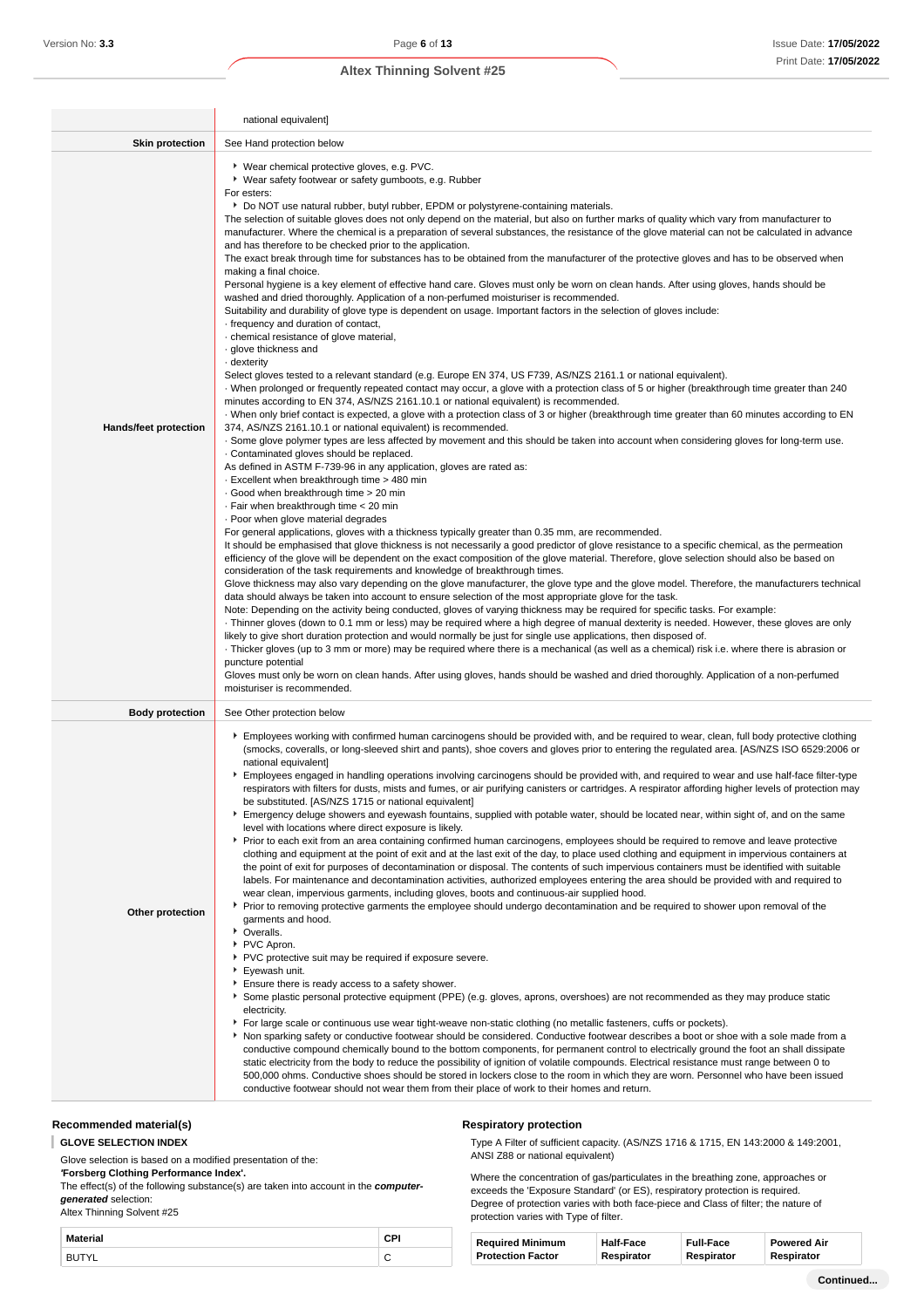| <b>BUTYL/NEOPRENE</b> | C |
|-----------------------|---|
| <b>HYPALON</b>        | C |
| NAT+NEOPR+NITRILE     | C |
| NATURAL+NEOPRENE      | C |
| <b>NEOPRENE</b>       | C |
| NEOPRENE/NATURAL      | C |
| <b>NITRILE</b>        | C |
| NITRILE+PVC           | C |
| PE/EVAL/PE            | C |
| <b>PVA</b>            | C |
| <b>PVC</b>            | C |
| PVDC/PE/PVDC          | C |
| <b>TEFLON</b>         | C |
| <b>VITON</b>          | C |
|                       |   |

\* CPI - Chemwatch Performance Index

A: Best Selection

B: Satisfactory; may degrade after 4 hours continuous immersion

C: Poor to Dangerous Choice for other than short term immersion

**NOTE**: As a series of factors will influence the actual performance of the glove, a final selection must be based on detailed observation -

\* Where the glove is to be used on a short term, casual or infrequent basis, factors such as 'feel' or convenience (e.g. disposability), may dictate a choice of gloves which might otherwise be unsuitable following long-term or frequent use. A qualified practitioner should be consulted.

# **SECTION 9 Physical and chemical properties**

#### **Information on basic physical and chemical properties**

up to  $5 \times ES$   $A-AUS / Class 1$ A-PAPR-AUS / Class 1 up to 25 x ES  $\vert$  Air-line\*  $\vert$  A-2  $\vert$  A-PAPR-2 up to  $50 \times ES$   $\qquad \qquad$   $\qquad$   $\qquad$   $\qquad$   $\qquad$   $\qquad$   $\qquad$   $\qquad$   $\qquad$   $\qquad$   $\qquad$   $\qquad$   $\qquad$   $\qquad$   $\qquad$   $\qquad$   $\qquad$   $\qquad$   $\qquad$   $\qquad$   $\qquad$   $\qquad$   $\qquad$   $\qquad$   $\qquad$   $\qquad$   $\qquad$   $\qquad$   $\qquad$   $\qquad$   $\qquad$   $\qquad$   $\qquad$   $\qquad$   $50 + x ES$  - Air-line\*\*

#### ^ - Full-face

A(All classes) = Organic vapours, B AUS or B1 = Acid gasses, B2 = Acid gas or hydrogen cyanide(HCN), B3 = Acid gas or hydrogen cyanide(HCN), E = Sulfur dioxide(SO2), G = Agricultural chemicals, K = Ammonia(NH3), Hg = Mercury, NO = Oxides of nitrogen,  $MB = M$ ethyl bromide,  $AX = Low$  boiling point organic compounds(below 65 degC)

- Cartridge respirators should never be used for emergency ingress or in areas of unknown vapour concentrations or oxygen content.
- $\blacktriangleright$  The wearer must be warned to leave the contaminated area immediately on detecting any odours through the respirator. The odour may indicate that the mask is not functioning properly, that the vapour concentration is too high, or that the mask is not properly fitted. Because of these limitations, only restricted use of cartridge respirators is considered appropriate.
- Cartridge performance is affected by humidity. Cartridges should be changed after 2 hr of continuous use unless it is determined that the humidity is less than 75%, in which case, cartridges can be used for 4 hr. Used cartridges should be discarded daily, regardless of the length of time used

| Appearance                                      | Clear liquid   |                                            |               |
|-------------------------------------------------|----------------|--------------------------------------------|---------------|
|                                                 |                |                                            |               |
| <b>Physical state</b>                           | Liquid         | Relative density (Water = 1)               | 0.89          |
| Odour                                           | Not Available  | Partition coefficient n-octanol<br>/ water | Not Available |
| <b>Odour threshold</b>                          | Not Available  | Auto-ignition temperature (°C)             | 419           |
| pH (as supplied)                                | Not Available  | <b>Decomposition temperature</b>           | Not Available |
| Melting point / freezing point<br>(°C)          | Not Available  | Viscosity (cSt)                            | Not Available |
| Initial boiling point and boiling<br>range (°C) | 142            | Molecular weight (g/mol)                   | Not Available |
| Flash point (°C)                                | 33             | <b>Taste</b>                               | Not Available |
| <b>Evaporation rate</b>                         | $0.7$ BuAC = 1 | <b>Explosive properties</b>                | Not Available |
| Flammability                                    | Flammable.     | <b>Oxidising properties</b>                | Not Available |
| Upper Explosive Limit (%)                       | 7.3            | Surface Tension (dyn/cm or<br>$mN/m$ )     | Not Available |
| Lower Explosive Limit (%)                       | 0.9            | <b>Volatile Component (%vol)</b>           | 100           |
| Vapour pressure (kPa)                           | 1.1            | Gas group                                  | Not Available |
| Solubility in water                             | Immiscible     | pH as a solution (Not<br>Available%)       | Not Available |
| Vapour density (Air = 1)                        | 4.1            | VOC g/L                                    | 889.47        |

# **SECTION 10 Stability and reactivity**

| <b>Reactivity</b>                     | See section 7                                                                                                                        |
|---------------------------------------|--------------------------------------------------------------------------------------------------------------------------------------|
| <b>Chemical stability</b>             | • Unstable in the presence of incompatible materials.<br>▶ Product is considered stable.<br>Hazardous polymerisation will not occur. |
| Possibility of hazardous<br>reactions | See section 7                                                                                                                        |
| <b>Conditions to avoid</b>            | See section 7                                                                                                                        |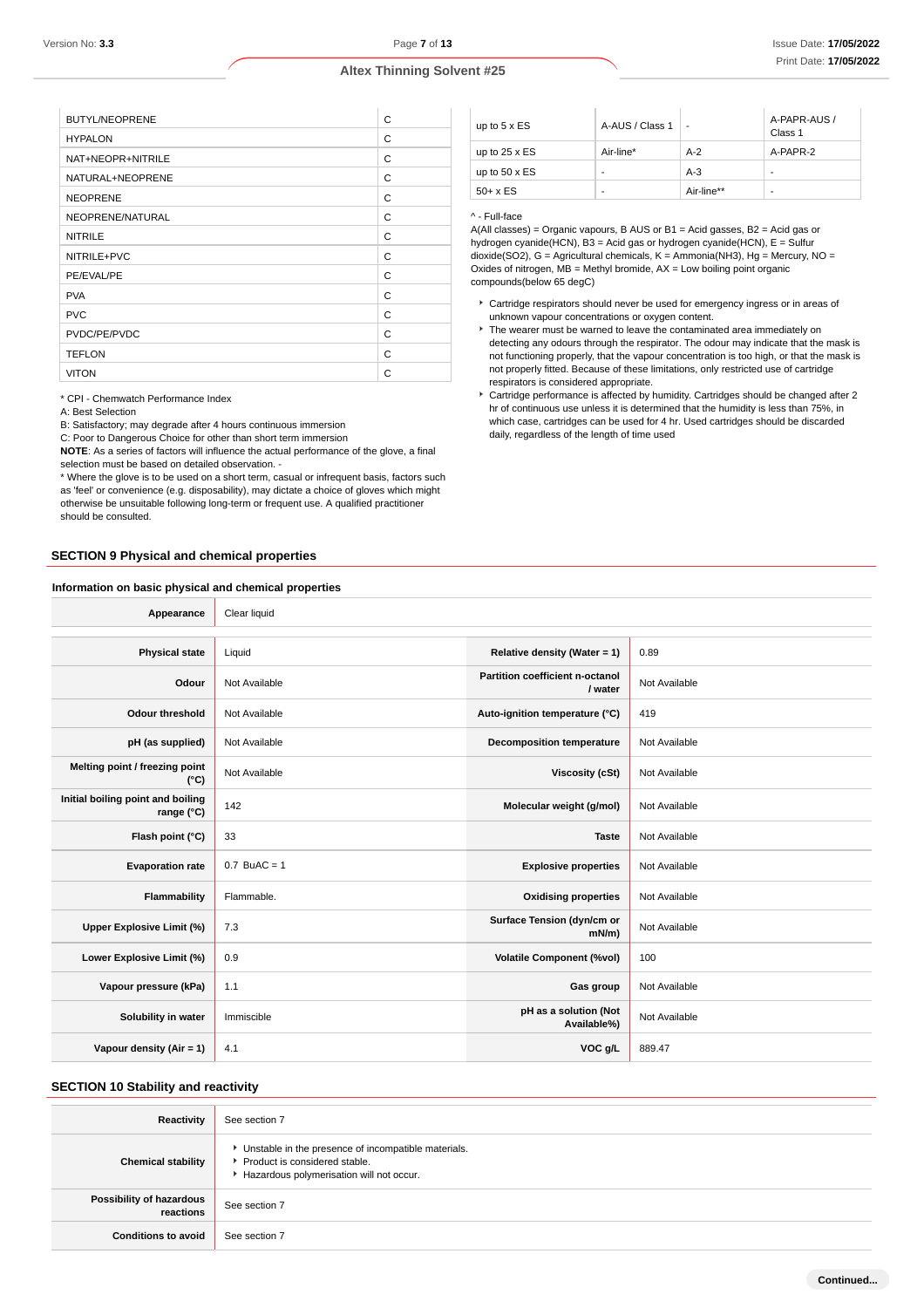**Continued...**

# **Altex Thinning Solvent #25**

**Incompatible materials** See section 7 **Hazardous decomposition** See section 5 **SECTION 11 Toxicological information**

| Information on toxicological effects                       |                                                                                                                                                                                                                                                                                                                                                                                                                                                                                                                                                                                                                                                                                                                                                                                                                                                                                                                                                                                                                                                                                                                                                                                                                                                                                                                                                          |                   |                                                                                                                                                                                                                                                                                                                                                                                                                                                                                                                                                                                                |  |
|------------------------------------------------------------|----------------------------------------------------------------------------------------------------------------------------------------------------------------------------------------------------------------------------------------------------------------------------------------------------------------------------------------------------------------------------------------------------------------------------------------------------------------------------------------------------------------------------------------------------------------------------------------------------------------------------------------------------------------------------------------------------------------------------------------------------------------------------------------------------------------------------------------------------------------------------------------------------------------------------------------------------------------------------------------------------------------------------------------------------------------------------------------------------------------------------------------------------------------------------------------------------------------------------------------------------------------------------------------------------------------------------------------------------------|-------------------|------------------------------------------------------------------------------------------------------------------------------------------------------------------------------------------------------------------------------------------------------------------------------------------------------------------------------------------------------------------------------------------------------------------------------------------------------------------------------------------------------------------------------------------------------------------------------------------------|--|
| Inhaled                                                    | The material is not thought to produce adverse health effects or irritation of the respiratory tract (as classified by EC Directives using animal<br>models). Nevertheless, good hygiene practice requires that exposure be kept to a minimum and that suitable control measures be used in an<br>occupational setting.<br>There is strong evidence to suggest that this material can cause, if inhaled once, serious, irreversible damage of organs.<br>Inhalation hazard is increased at higher temperatures.<br>Inhalation of vapours may cause drowsiness and dizziness. This may be accompanied by sleepiness, reduced alertness, loss of reflexes, lack of<br>co-ordination, and vertigo.<br>Inhalation of high concentrations of gas/vapour causes lung irritation with coughing and nausea, central nervous depression with headache and<br>dizziness, slowing of reflexes, fatigue and inco-ordination.<br>Central nervous system (CNS) depression may include general discomfort, symptoms of giddiness, headache, dizziness, nausea, anaesthetic<br>effects, slowed reaction time, slurred speech and may progress to unconsciousness. Serious poisonings may result in respiratory depression and<br>may be fatal.<br>Inhalation of aerosols (mists, fumes), generated by the material during the course of normal handling, may be harmful. |                   |                                                                                                                                                                                                                                                                                                                                                                                                                                                                                                                                                                                                |  |
| Ingestion                                                  | Strong evidence exists that exposure to the material may cause irreversible damage (other than cancer, mutations and birth defects) following a<br>single exposure by swallowing.<br>Swallowing of the liquid may cause aspiration into the lungs with the risk of chemical pneumonitis; serious consequences may result.<br>(ICSC13733)<br>The material has NOT been classified by EC Directives or other classification systems as 'harmful by ingestion'. This is because of the lack of<br>corroborating animal or human evidence.<br>Not a likely route of entry into the body in commercial or industrial environments. The liquid may produce considerable gastrointestinal discomfort<br>and be harmful or toxic if swallowed.<br>Accidental ingestion of the material may be damaging to the health of the individual.                                                                                                                                                                                                                                                                                                                                                                                                                                                                                                                          |                   |                                                                                                                                                                                                                                                                                                                                                                                                                                                                                                                                                                                                |  |
| <b>Skin Contact</b>                                        | The material may accentuate any pre-existing dermatitis condition<br>following entry through wounds, lesions or abrasions.<br>Open cuts, abraded or irritated skin should not be exposed to this material<br>prior to the use of the material and ensure that any external damage is suitably protected.<br>Skin contact with the material may be harmful; systemic effects may result following absorption.<br>cause contact dermatitis which is characterised by redness, swelling and blistering.                                                                                                                                                                                                                                                                                                                                                                                                                                                                                                                                                                                                                                                                                                                                                                                                                                                     |                   | There is strong evidence to suggest that this material, on a single contact with skin, can cause serious, irreversible damage of organs.<br>Skin contact is not thought to have harmful health effects (as classified under EC Directives); the material may still produce health damage<br>Entry into the blood-stream, through, for example, cuts, abrasions or lesions, may produce systemic injury with harmful effects. Examine the skin<br>The material may cause moderate inflammation of the skin either following direct contact or after a delay of some time. Repeated exposure can |  |
| Eye                                                        | Although the liquid is not thought to be an irritant (as classified by EC Directives), direct contact with the eye may produce transient discomfort<br>characterised by tearing or conjunctival redness (as with windburn).                                                                                                                                                                                                                                                                                                                                                                                                                                                                                                                                                                                                                                                                                                                                                                                                                                                                                                                                                                                                                                                                                                                              |                   |                                                                                                                                                                                                                                                                                                                                                                                                                                                                                                                                                                                                |  |
|                                                            |                                                                                                                                                                                                                                                                                                                                                                                                                                                                                                                                                                                                                                                                                                                                                                                                                                                                                                                                                                                                                                                                                                                                                                                                                                                                                                                                                          |                   |                                                                                                                                                                                                                                                                                                                                                                                                                                                                                                                                                                                                |  |
| Chronic                                                    | information.<br>There is ample evidence to presume that exposure to this material can cause genetic defects that can be inherited.<br>can be inherited.<br>Ample evidence from experiments exists that there is a suspicion this material directly reduces fertility.                                                                                                                                                                                                                                                                                                                                                                                                                                                                                                                                                                                                                                                                                                                                                                                                                                                                                                                                                                                                                                                                                    |                   | There is ample evidence that this material can be regarded as being able to cause cancer in humans based on experiments and other<br>Based on experiments and other information, there is ample evidence to presume that exposure to this material can cause genetic defects that                                                                                                                                                                                                                                                                                                              |  |
|                                                            |                                                                                                                                                                                                                                                                                                                                                                                                                                                                                                                                                                                                                                                                                                                                                                                                                                                                                                                                                                                                                                                                                                                                                                                                                                                                                                                                                          |                   |                                                                                                                                                                                                                                                                                                                                                                                                                                                                                                                                                                                                |  |
|                                                            | <b>TOXICITY</b>                                                                                                                                                                                                                                                                                                                                                                                                                                                                                                                                                                                                                                                                                                                                                                                                                                                                                                                                                                                                                                                                                                                                                                                                                                                                                                                                          |                   | <b>IRRITATION</b>                                                                                                                                                                                                                                                                                                                                                                                                                                                                                                                                                                              |  |
| <b>Altex Thinning Solvent #25</b>                          | Not Available                                                                                                                                                                                                                                                                                                                                                                                                                                                                                                                                                                                                                                                                                                                                                                                                                                                                                                                                                                                                                                                                                                                                                                                                                                                                                                                                            |                   | Not Available                                                                                                                                                                                                                                                                                                                                                                                                                                                                                                                                                                                  |  |
|                                                            |                                                                                                                                                                                                                                                                                                                                                                                                                                                                                                                                                                                                                                                                                                                                                                                                                                                                                                                                                                                                                                                                                                                                                                                                                                                                                                                                                          |                   |                                                                                                                                                                                                                                                                                                                                                                                                                                                                                                                                                                                                |  |
|                                                            | <b>TOXICITY</b>                                                                                                                                                                                                                                                                                                                                                                                                                                                                                                                                                                                                                                                                                                                                                                                                                                                                                                                                                                                                                                                                                                                                                                                                                                                                                                                                          |                   | <b>IRRITATION</b>                                                                                                                                                                                                                                                                                                                                                                                                                                                                                                                                                                              |  |
|                                                            | Dermal (rabbit) LD50: >1700 mg/kg <sup>[2]</sup>                                                                                                                                                                                                                                                                                                                                                                                                                                                                                                                                                                                                                                                                                                                                                                                                                                                                                                                                                                                                                                                                                                                                                                                                                                                                                                         |                   | Eye (human): 200 ppm irritant<br>Eye (rabbit): 5 mg/24h SEVERE                                                                                                                                                                                                                                                                                                                                                                                                                                                                                                                                 |  |
| xylene                                                     | Inhalation(Rat) LC50; 5000 ppm4h <sup>[2]</sup>                                                                                                                                                                                                                                                                                                                                                                                                                                                                                                                                                                                                                                                                                                                                                                                                                                                                                                                                                                                                                                                                                                                                                                                                                                                                                                          |                   | Eye (rabbit): 87 mg mild                                                                                                                                                                                                                                                                                                                                                                                                                                                                                                                                                                       |  |
|                                                            | Oral (Mouse) LD50; 2119 mg/kg <sup>[2]</sup>                                                                                                                                                                                                                                                                                                                                                                                                                                                                                                                                                                                                                                                                                                                                                                                                                                                                                                                                                                                                                                                                                                                                                                                                                                                                                                             |                   | Eye: adverse effect observed (irritating)[1]                                                                                                                                                                                                                                                                                                                                                                                                                                                                                                                                                   |  |
|                                                            |                                                                                                                                                                                                                                                                                                                                                                                                                                                                                                                                                                                                                                                                                                                                                                                                                                                                                                                                                                                                                                                                                                                                                                                                                                                                                                                                                          |                   | Skin (rabbit):500 mg/24h moderate                                                                                                                                                                                                                                                                                                                                                                                                                                                                                                                                                              |  |
|                                                            |                                                                                                                                                                                                                                                                                                                                                                                                                                                                                                                                                                                                                                                                                                                                                                                                                                                                                                                                                                                                                                                                                                                                                                                                                                                                                                                                                          |                   | Skin: adverse effect observed (irritating)[1]                                                                                                                                                                                                                                                                                                                                                                                                                                                                                                                                                  |  |
|                                                            |                                                                                                                                                                                                                                                                                                                                                                                                                                                                                                                                                                                                                                                                                                                                                                                                                                                                                                                                                                                                                                                                                                                                                                                                                                                                                                                                                          |                   |                                                                                                                                                                                                                                                                                                                                                                                                                                                                                                                                                                                                |  |
|                                                            | <b>TOXICITY</b>                                                                                                                                                                                                                                                                                                                                                                                                                                                                                                                                                                                                                                                                                                                                                                                                                                                                                                                                                                                                                                                                                                                                                                                                                                                                                                                                          | <b>IRRITATION</b> |                                                                                                                                                                                                                                                                                                                                                                                                                                                                                                                                                                                                |  |
| propylene glycol monomethyl<br>ether acetate, alpha-isomer | dermal (rat) LD50: $>2000$ mg/kg <sup>[1]</sup>                                                                                                                                                                                                                                                                                                                                                                                                                                                                                                                                                                                                                                                                                                                                                                                                                                                                                                                                                                                                                                                                                                                                                                                                                                                                                                          |                   | Eye: no adverse effect observed (not irritating)[1]                                                                                                                                                                                                                                                                                                                                                                                                                                                                                                                                            |  |
|                                                            | Oral (Rat) LD50; 3739 mg/kg <sup>[2]</sup>                                                                                                                                                                                                                                                                                                                                                                                                                                                                                                                                                                                                                                                                                                                                                                                                                                                                                                                                                                                                                                                                                                                                                                                                                                                                                                               |                   | Skin: no adverse effect observed (not irritating)[1]                                                                                                                                                                                                                                                                                                                                                                                                                                                                                                                                           |  |
|                                                            |                                                                                                                                                                                                                                                                                                                                                                                                                                                                                                                                                                                                                                                                                                                                                                                                                                                                                                                                                                                                                                                                                                                                                                                                                                                                                                                                                          |                   |                                                                                                                                                                                                                                                                                                                                                                                                                                                                                                                                                                                                |  |
|                                                            | <b>TOXICITY</b>                                                                                                                                                                                                                                                                                                                                                                                                                                                                                                                                                                                                                                                                                                                                                                                                                                                                                                                                                                                                                                                                                                                                                                                                                                                                                                                                          |                   | <b>IRRITATION</b>                                                                                                                                                                                                                                                                                                                                                                                                                                                                                                                                                                              |  |
| naphtha petroleum, light<br>aromatic solvent               | Dermal (rabbit) LD50: >1900 mg/kg[1]<br>Inhalation(Rat) LC50; $>4.42$ mg/L4h <sup>[1]</sup>                                                                                                                                                                                                                                                                                                                                                                                                                                                                                                                                                                                                                                                                                                                                                                                                                                                                                                                                                                                                                                                                                                                                                                                                                                                              |                   | Eye: no adverse effect observed (not irritating)[1]<br>Skin: adverse effect observed (irritating)[1]                                                                                                                                                                                                                                                                                                                                                                                                                                                                                           |  |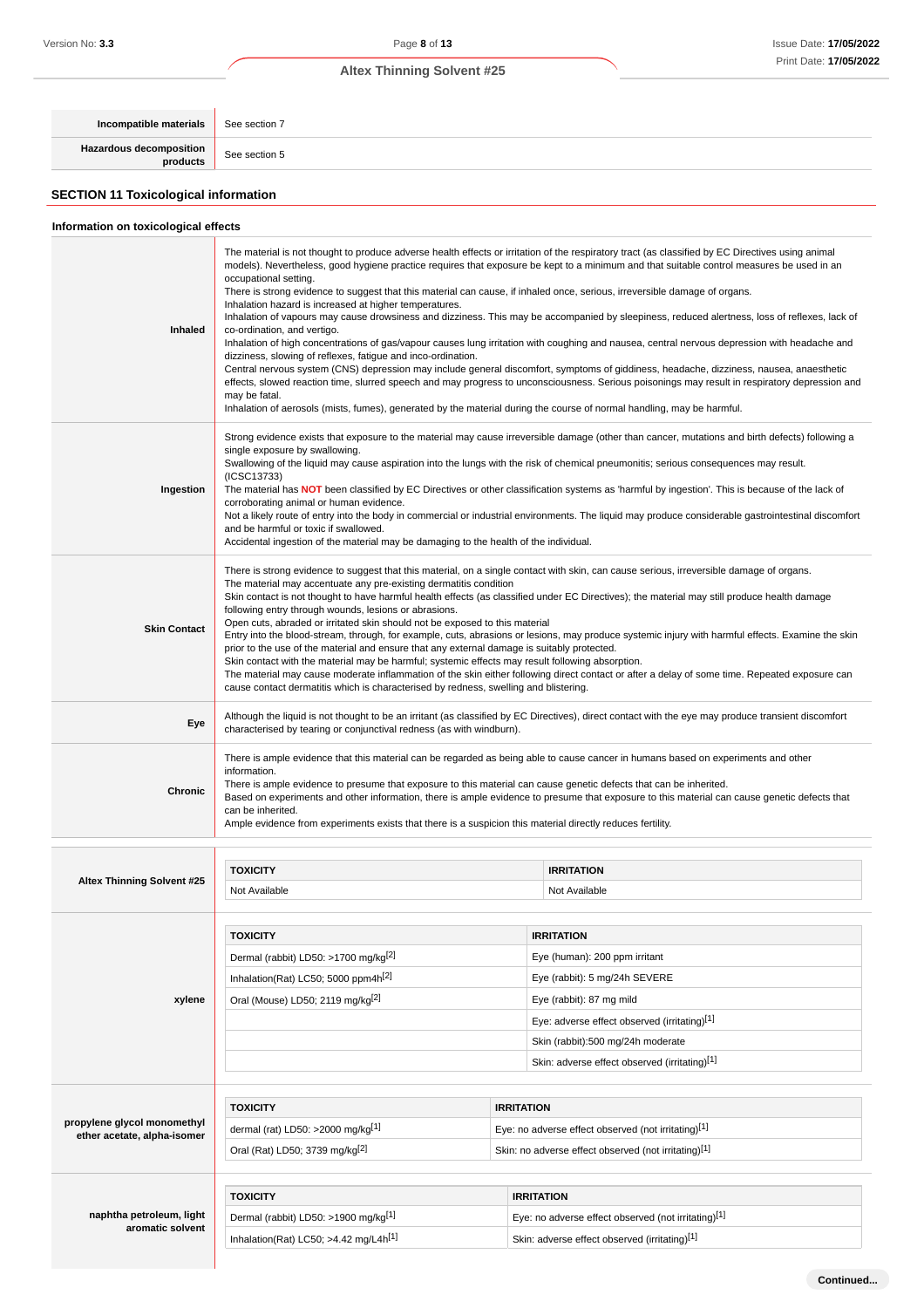|                                             | Oral (Rat) LD50; >4500 mg/kg[1]                                                                                                                                                                                                 |                                 |   |
|---------------------------------------------|---------------------------------------------------------------------------------------------------------------------------------------------------------------------------------------------------------------------------------|---------------------------------|---|
| Legend:                                     | 1. Value obtained from Europe ECHA Registered Substances - Acute toxicity 2.* Value obtained from manufacturer's SDS. Unless otherwise<br>specified data extracted from RTECS - Register of Toxic Effect of chemical Substances |                                 |   |
|                                             |                                                                                                                                                                                                                                 |                                 |   |
| <b>Acute Toxicity</b>                       | $\checkmark$                                                                                                                                                                                                                    | Carcinogenicity                 | v |
| <b>Skin Irritation/Corrosion</b>            | $\checkmark$                                                                                                                                                                                                                    | Reproductivity                  | v |
| <b>Serious Eye Damage/Irritation</b>        | $\checkmark$                                                                                                                                                                                                                    | <b>STOT - Single Exposure</b>   | ✔ |
| <b>Respiratory or Skin</b><br>sensitisation | ×                                                                                                                                                                                                                               | <b>STOT - Repeated Exposure</b> | ✔ |
| <b>Mutagenicity</b>                         | ×                                                                                                                                                                                                                               | <b>Aspiration Hazard</b>        | ັ |

Legend:  $\mathsf{X}$  - Data either not available or does not fill the criteria for classification  $\blacktriangleright$  – Data available to make classification

# **SECTION 12 Ecological information**

| Endpoint                       | <b>Test Duration (hr)</b> | <b>Species</b>                | Value         |                                                                |                |  |
|--------------------------------|---------------------------|-------------------------------|---------------|----------------------------------------------------------------|----------------|--|
| Not Available<br>Not Available |                           | Not Available                 | Not Available |                                                                | Not Available  |  |
| Endpoint                       | <b>Test Duration (hr)</b> | <b>Species</b>                |               | Value                                                          | <b>Source</b>  |  |
| NOEC(ECx)                      | 73h                       | Algae or other aquatic plants |               | $0.44$ mg/l                                                    | 2              |  |
| <b>LC50</b>                    | 96h                       | Fish                          |               | $2.6$ mg/l                                                     | $\overline{c}$ |  |
| EC50                           | 72h                       |                               |               | 4.6 <sub>mq</sub> /I                                           | $\overline{2}$ |  |
| EC50                           | 48h                       | Crustacea                     |               | 1.8 <sub>mq</sub> /I                                           | $\overline{c}$ |  |
|                                |                           |                               |               |                                                                |                |  |
| Endpoint                       | <b>Test Duration (hr)</b> | <b>Species</b>                |               | Value                                                          | <b>Source</b>  |  |
| NOEC(ECx)                      | 336h                      | Fish                          |               | 47.5mg/l                                                       | $\overline{c}$ |  |
| <b>LC50</b>                    | 96h                       | Fish                          |               | $>100$ mg/l                                                    | $\overline{2}$ |  |
| EC50                           | 72h                       |                               |               | $>1000$ mg/l                                                   | 2              |  |
| EC50                           | 48h                       | Crustacea                     |               | 373mg/l                                                        | 2              |  |
| EC50                           | 96h                       | Algae or other aquatic plants |               | $>1000$ mg/l                                                   | $\overline{2}$ |  |
|                                |                           |                               |               |                                                                |                |  |
| Endpoint                       | <b>Test Duration (hr)</b> | <b>Species</b>                |               | Value                                                          | <b>Source</b>  |  |
| NOEC(ECx)                      | 72h                       | Algae or other aquatic plants |               | $1$ mg/ $\overline{1}$                                         | $\mathbf{1}$   |  |
| EC50                           | 72h                       | Algae or other aquatic plants |               | 19 <sub>mq</sub> /I                                            | 1              |  |
| <b>EC50</b>                    | 48h                       | Crustacea                     |               | $6.14$ mg/l                                                    | $\mathbf{1}$   |  |
|                                |                           | Algae or other aquatic plants |               |                                                                |                |  |
|                                |                           |                               |               | Algae or other aquatic plants<br>Algae or other aquatic plants | <b>Source</b>  |  |

Toxic to aquatic organisms, may cause long-term adverse effects in the aquatic environment.

Do NOT allow product to come in contact with surface waters or to intertidal areas below the mean high water mark. Do not contaminate water when cleaning equipment or disposing of equipment wash-waters.

Wastes resulting from use of the product must be disposed of on site or at approved waste sites.

When spilled this product may act as a typical oil, causing a film, sheen, emulsion or sludge at or beneath the surface of the body of water. The oil film on water surface may physically affect the aquatic organisms, due to the interruption of the

oxygen transfer between the air and the water

Oils of any kind can cause:

drowning of water-fowl due to lack of buoyancy, loss of insulating capacity of feathers, starvation and vulnerability to predators due to lack of mobility

 $\blacktriangleright$  lethal effects on fish by coating gill surfaces, preventing respiration

asphyxiation of benthic life forms when floating masses become engaged with surface debris and settle on the bottom and

adverse aesthetic effects of fouled shoreline and beaches

In case of accidental releases on the soil, a fine film is formed on the soil, which prevents the plant respiration process and the soil particle saturation. It may cause deep water infestation.

**DO NOT** discharge into sewer or waterways.

#### **Persistence and degradability**

| Ingredient                                                 | Persistence: Water/Soil       | <b>Persistence: Air</b>       |
|------------------------------------------------------------|-------------------------------|-------------------------------|
| xylene                                                     | $HIGH$ (Half-life = 360 days) | LOW (Half-life $= 1.83$ days) |
| propylene glycol monomethyl<br>ether acetate, alpha-isomer | LOW                           | LOW                           |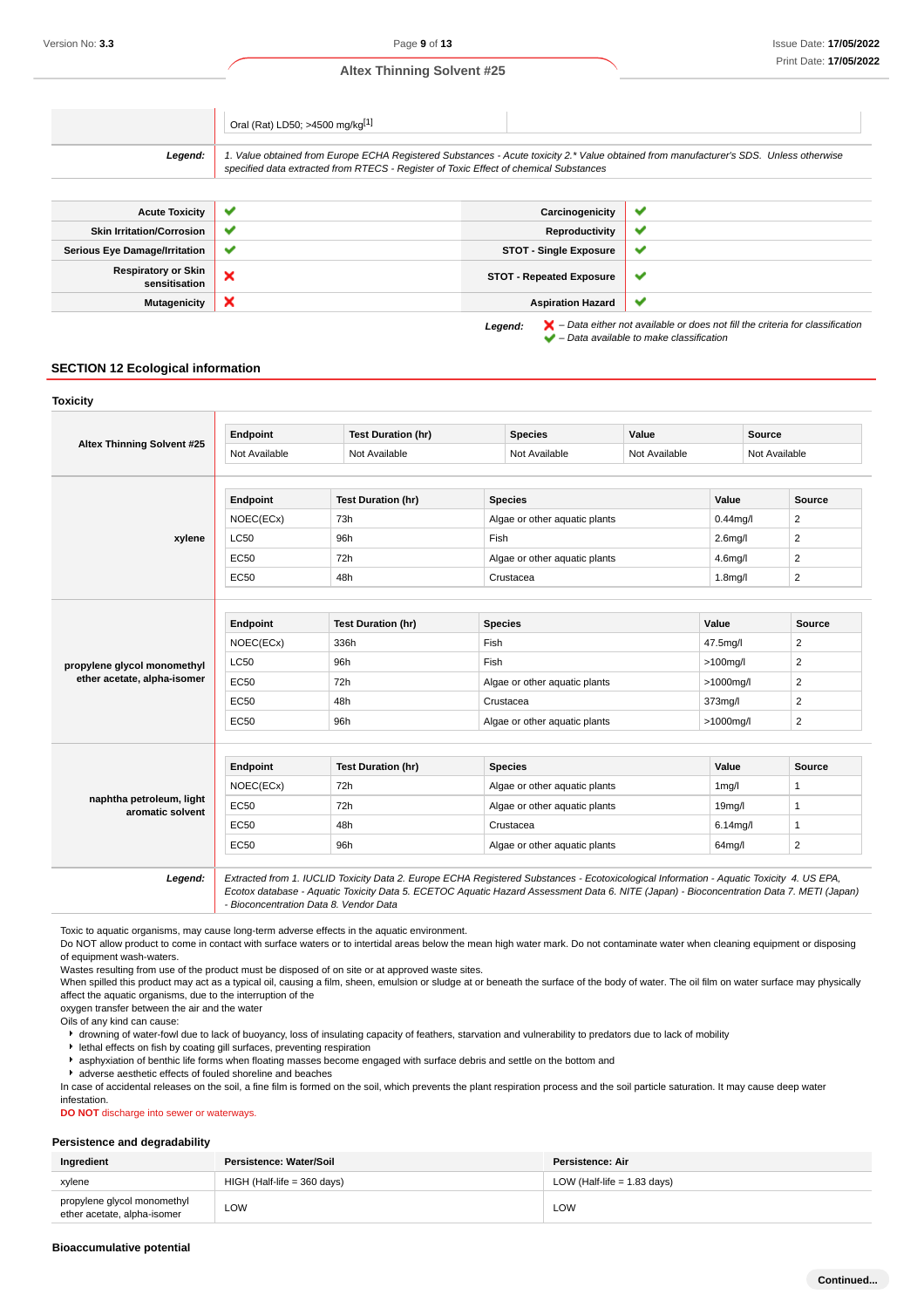| Ingredient                                                 | <b>Bioaccumulation</b> |
|------------------------------------------------------------|------------------------|
| xylene                                                     | $MEDIUM (BCF = 740)$   |
| propylene glycol monomethyl<br>ether acetate, alpha-isomer | LOW (LogKOW = $0.56$ ) |
| Mobility in soil                                           |                        |
| Ingredient                                                 | <b>Mobility</b>        |

# **SECTION 13 Disposal considerations**

propylene glycol monomethyl<br>ether acetate, alpha-isomer HIGH (KOC = 1.838)

propylene glycol monomethyl

| Waste treatment methods             |                                                                                                                                                                                                                                                                                                                                                                                                                                                                                                                                                                                                                                                                                                                                                                                                                                                                                                                                                                                                                                                                                                                                                                                                                                                                                                                                                                                                                                                                                                                                                                                                                                                                                                                                                                                                                                                                                                                                                                                                                                                                                                                                                                                                                                 |
|-------------------------------------|---------------------------------------------------------------------------------------------------------------------------------------------------------------------------------------------------------------------------------------------------------------------------------------------------------------------------------------------------------------------------------------------------------------------------------------------------------------------------------------------------------------------------------------------------------------------------------------------------------------------------------------------------------------------------------------------------------------------------------------------------------------------------------------------------------------------------------------------------------------------------------------------------------------------------------------------------------------------------------------------------------------------------------------------------------------------------------------------------------------------------------------------------------------------------------------------------------------------------------------------------------------------------------------------------------------------------------------------------------------------------------------------------------------------------------------------------------------------------------------------------------------------------------------------------------------------------------------------------------------------------------------------------------------------------------------------------------------------------------------------------------------------------------------------------------------------------------------------------------------------------------------------------------------------------------------------------------------------------------------------------------------------------------------------------------------------------------------------------------------------------------------------------------------------------------------------------------------------------------|
| <b>Product / Packaging disposal</b> | Containers may still present a chemical hazard/ danger when empty.<br>Return to supplier for reuse/ recycling if possible.<br>Otherwise:<br>If container can not be cleaned sufficiently well to ensure that residuals do not remain or if the container cannot be used to store the same<br>product, then puncture containers, to prevent re-use, and bury at an authorised landfill.<br>▶ Where possible retain label warnings and SDS and observe all notices pertaining to the product.<br>Legislation addressing waste disposal requirements may differ by country, state and/ or territory. Each user must refer to laws operating in their<br>area. In some areas, certain wastes must be tracked.<br>A Hierarchy of Controls seems to be common - the user should investigate:<br>▶ Reduction<br>▶ Reuse<br>▶ Recycling<br>Disposal (if all else fails)<br>This material may be recycled if unused, or if it has not been contaminated so as to make it unsuitable for its intended use. If it has been<br>contaminated, it may be possible to reclaim the product by filtration, distillation or some other means. Shelf life considerations should also be<br>applied in making decisions of this type. Note that properties of a material may change in use, and recycling or reuse may not always be<br>appropriate.<br>DO NOT allow wash water from cleaning or process equipment to enter drains.<br>It may be necessary to collect all wash water for treatment before disposal.<br>In all cases disposal to sewer may be subject to local laws and regulations and these should be considered first.<br>• Where in doubt contact the responsible authority.<br>Recycle wherever possible.<br>▶ Consult manufacturer for recycling options or consult local or regional waste management authority for disposal if no suitable treatment or<br>disposal facility can be identified.<br>Dispose of by: burial in a land-fill specifically licensed to accept chemical and / or pharmaceutical wastes or Incineration in a licensed<br>apparatus (after admixture with suitable combustible material).<br>Decontaminate empty containers. Observe all label safeguards until containers are cleaned and destroyed. |

Ensure that the hazardous substance is disposed in accordance with the Hazardous Substances (Disposal) Notice 2017

#### **Disposal Requirements**

Packages that have been in direct contact with the hazardous substance must be only disposed if the hazardous substance was appropriately removed and cleaned out from the package. The package must be disposed according to the manufacturer's directions taking into account the material it is made of. Packages which hazardous content have been appropriately treated and removed may be recycled.

The hazardous substance must only be disposed if it has been treated by a method that changed the characteristics or composition of the substance and it is no longer hazardous. DO NOT deposit the hazardous substance into or onto a landfill or a sewage facility.

Burning the hazardous substance must happen under controlled conditions with no person or place exposed to

(1) a blast overpressure of more than 9 kPa; or

(2) an unsafe level of heat radiation.

The disposed hazardous substance must not come into contact with class 1 or 5 substances.

# **SECTION 14 Transport information**

### **Labels Required**

| Marine Pollutant NO |  |
|---------------------|--|
| HAZCHEM 3Y          |  |

#### **Land transport (UN)**

| Lally transport (ON)       |                                                                                                                                                                                               |
|----------------------------|-----------------------------------------------------------------------------------------------------------------------------------------------------------------------------------------------|
| UN number                  | 1263                                                                                                                                                                                          |
| UN proper shipping name    | PAINT (including paint, lacquer, enamel, stain, shellac, varnish, polish, liquid filler and liquid lacquer base) or PAINT RELATED MATERIAL<br>(including paint thinning or reducing compound) |
| Transport hazard class(es) | Class<br>Subrisk<br>Not Applicable                                                                                                                                                            |
| Packing group              | Ш                                                                                                                                                                                             |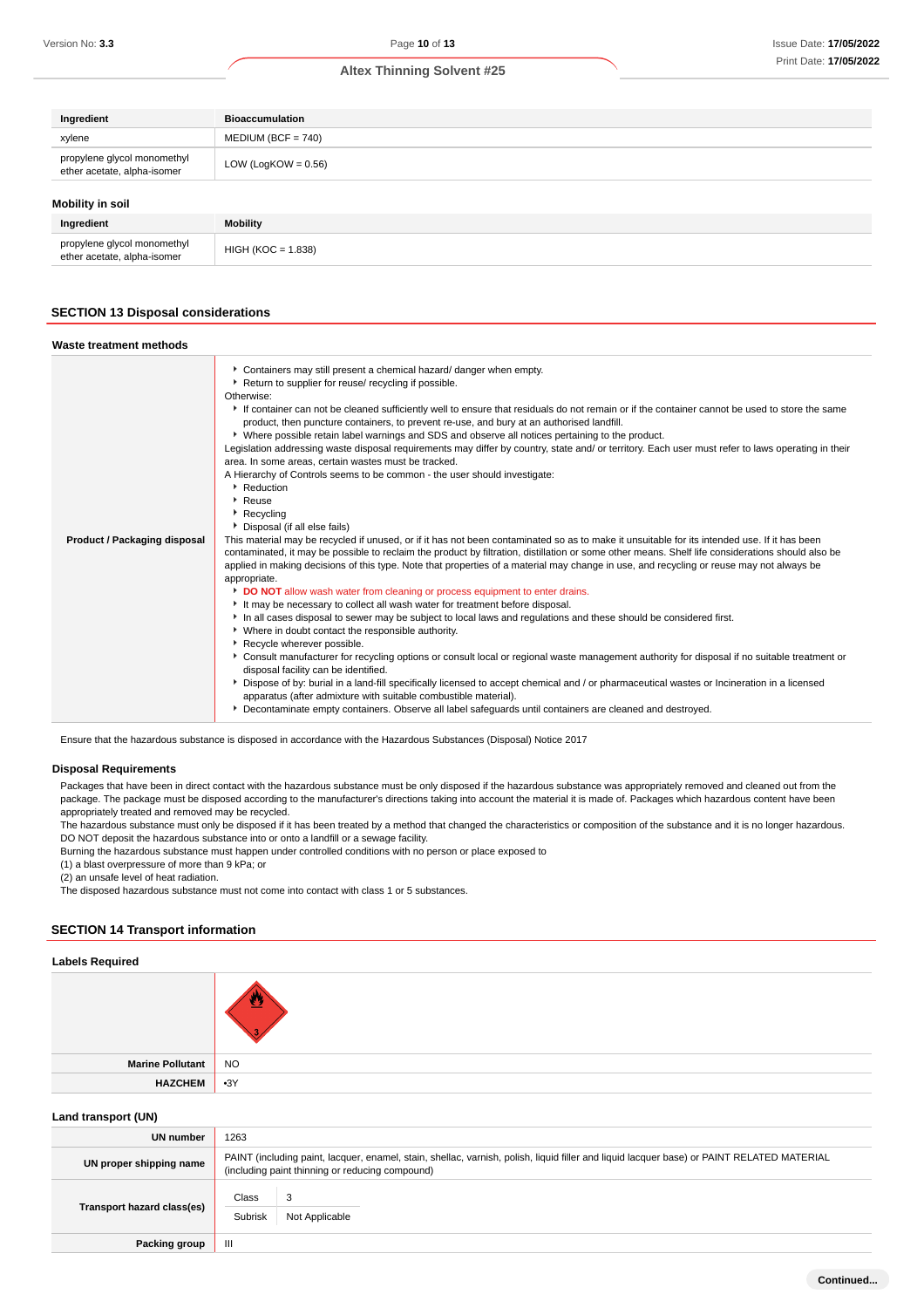| <b>Environmental hazard</b>  | Not Applicable     |               |
|------------------------------|--------------------|---------------|
|                              | Special provisions | 163; 223; 367 |
| Special precautions for user | Limited quantity   | 5 L           |

# **Air transport (ICAO-IATA / DGR)**

| UN number                    | 1263                                                                                                                                                                                                                                                                                        |  |                                                                       |  |  |
|------------------------------|---------------------------------------------------------------------------------------------------------------------------------------------------------------------------------------------------------------------------------------------------------------------------------------------|--|-----------------------------------------------------------------------|--|--|
| UN proper shipping name      | Paint related material (including paint thinning or reducing compounds); Paint (including paint, lacquer, enamel, stain, shellac, varnish, polish,<br>liquid filler and liquid lacquer base)                                                                                                |  |                                                                       |  |  |
| Transport hazard class(es)   | 3<br><b>ICAO/IATA Class</b><br>Not Applicable<br>ICAO / IATA Subrisk<br><b>ERG Code</b><br>3L                                                                                                                                                                                               |  |                                                                       |  |  |
| Packing group                | III                                                                                                                                                                                                                                                                                         |  |                                                                       |  |  |
| <b>Environmental hazard</b>  | Not Applicable                                                                                                                                                                                                                                                                              |  |                                                                       |  |  |
| Special precautions for user | Special provisions<br>Cargo Only Packing Instructions<br>Cargo Only Maximum Qty / Pack<br>Passenger and Cargo Packing Instructions<br>Passenger and Cargo Maximum Qty / Pack<br>Passenger and Cargo Limited Quantity Packing Instructions<br>Passenger and Cargo Limited Maximum Qty / Pack |  | A3 A72 A192<br>366<br>220 L<br>355<br>60 L<br>Y344<br>10 <sub>L</sub> |  |  |

#### **Sea transport (IMDG-Code / GGVSee)**

| UN number                    | 1263                                                                                                                                                                                          |                                      |  |
|------------------------------|-----------------------------------------------------------------------------------------------------------------------------------------------------------------------------------------------|--------------------------------------|--|
| UN proper shipping name      | PAINT (including paint, lacquer, enamel, stain, shellac, varnish, polish, liquid filler and liquid lacquer base) or PAINT RELATED MATERIAL<br>(including paint thinning or reducing compound) |                                      |  |
| Transport hazard class(es)   | <b>IMDG Class</b><br><b>IMDG Subrisk</b>                                                                                                                                                      | 3<br>Not Applicable                  |  |
| Packing group                | Ш                                                                                                                                                                                             |                                      |  |
| <b>Environmental hazard</b>  | Not Applicable                                                                                                                                                                                |                                      |  |
| Special precautions for user | <b>EMS Number</b><br>Special provisions<br><b>Limited Quantities</b>                                                                                                                          | $F-E, S-E$<br>163 223 367 955<br>5 L |  |

**Transport in bulk according to Annex II of MARPOL and the IBC code** Not Applicable

# **SECTION 15 Regulatory information**

#### **Safety, health and environmental regulations / legislation specific for the substance or mixture**

This substance is to be managed using the conditions specified in an applicable Group Standard

| <b>HSR Number</b> | Group Standard                                                             |
|-------------------|----------------------------------------------------------------------------|
| HSR002669         | Surface Coatings and Colourants Flammable Carcinogenic Group Standard 2020 |

Please refer to Section 8 of the SDS for any applicable tolerable exposure limit or Section 12 for environmental exposure limit.

#### **Hazardous Substance Location**

Subject to the Health and Safety at Work (Hazardous Substances) Regulations 2017.

| <b>Hazard Class</b>         | <b>Quantity (Closed Containers)</b>           | <b>Quantity (Open Containers)</b> |
|-----------------------------|-----------------------------------------------|-----------------------------------|
| Flammable Liquid Category 3 | 500 L in containers more than 5 L             | 250 L                             |
| Flammable Liquid Category 3 | 1 500 L in containers up to and including 5 L | 250L                              |

#### **Certified Handler**

Subject to Part 4 of the Health and Safety at Work (Hazardous Substances) Regulations 2017.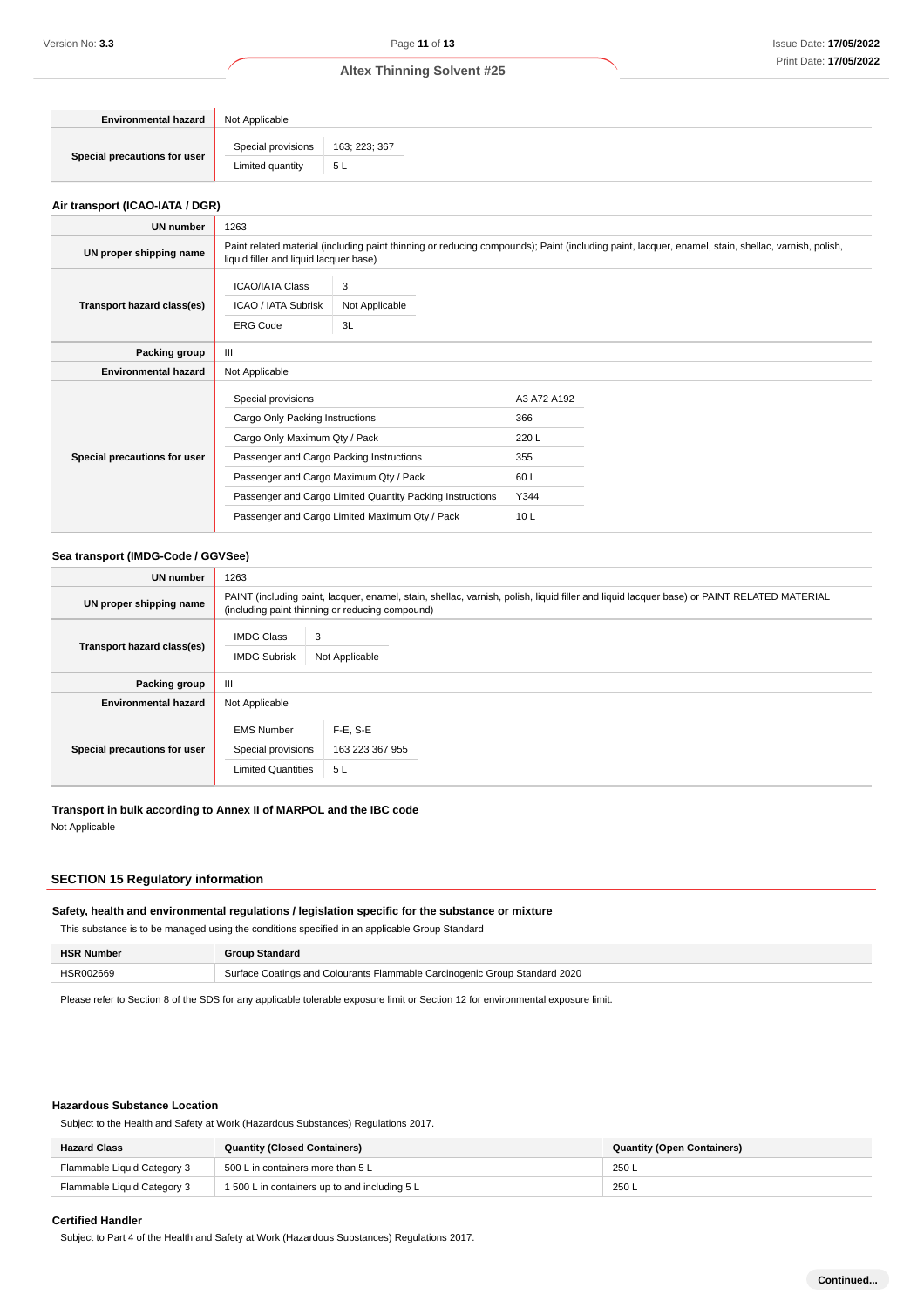| <b>Class of substance</b>    | <b>Pulled</b> intervals    |
|------------------------------|----------------------------|
| Not Applicable<br>11017<br>. | : Applicable<br>NM+<br>טיי |

Refer Group Standards for further information

#### **Maximum quantities of certain hazardous substances permitted on passenger service vehicles**

Subject to Regulation 13.14 of the Health and Safety at Work (Hazardous Substances) Regulations 2017.

| <b>Hazard Class</b>         | Gas (aggregate water capacity in mL) | Liquid (L) | Solid (kg) | Maximum quantity per package for each classification |
|-----------------------------|--------------------------------------|------------|------------|------------------------------------------------------|
| Flammable Liquid Category 3 |                                      |            |            | 10 L                                                 |

#### **Tracking Requirements**

Not Applicable

#### **National Inventory Status**

| <b>National Inventory</b>                          | <b>Status</b>                                                                                                                                                                                     |  |
|----------------------------------------------------|---------------------------------------------------------------------------------------------------------------------------------------------------------------------------------------------------|--|
| Australia - AIIC / Australia<br>Non-Industrial Use | Yes                                                                                                                                                                                               |  |
| Canada - DSL                                       | Yes                                                                                                                                                                                               |  |
| Canada - NDSL                                      | No (xylene; propylene glycol monomethyl ether acetate, alpha-isomer; naphtha petroleum, light aromatic solvent)                                                                                   |  |
| China - IECSC                                      | Yes                                                                                                                                                                                               |  |
| Europe - EINEC / ELINCS / NLP                      | Yes                                                                                                                                                                                               |  |
| Japan - ENCS                                       | Yes                                                                                                                                                                                               |  |
| Korea - KECI                                       | Yes                                                                                                                                                                                               |  |
| New Zealand - NZIoC                                | Yes                                                                                                                                                                                               |  |
| Philippines - PICCS                                | Yes                                                                                                                                                                                               |  |
| <b>USA - TSCA</b>                                  | Yes                                                                                                                                                                                               |  |
| Taiwan - TCSI                                      | Yes                                                                                                                                                                                               |  |
| Mexico - INSQ                                      | Yes                                                                                                                                                                                               |  |
| Vietnam - NCI                                      | Yes                                                                                                                                                                                               |  |
| Russia - FBEPH                                     | Yes                                                                                                                                                                                               |  |
| Legend:                                            | Yes = All CAS declared ingredients are on the inventory<br>No = One or more of the CAS listed ingredients are not on the inventory. These ingredients may be exempt or will require registration. |  |

# **SECTION 16 Other information**

| $\overline{\mathcal{L}}$<br>л.<br>. |
|-------------------------------------|

### **SDS Version Summary**

| <b>Version</b> | Date of<br>Update | <b>Sections Updated</b>                                                                                                                                                                                                                                                                                                                                                                       |
|----------------|-------------------|-----------------------------------------------------------------------------------------------------------------------------------------------------------------------------------------------------------------------------------------------------------------------------------------------------------------------------------------------------------------------------------------------|
| 2.3            | 17/05/2022        | Acute Health (eye), Acute Health (inhaled), Acute Health (skin), Acute Health (swallowed), Chronic Health, Classification,<br>Engineering Control, Environmental, Exposure Standard, Fire Fighter (extinguishing media), First Aid (eye), First Aid (skin), First<br>Aid (swallowed), Handling Procedure, Ingredients, Personal Protection (other), Physical Properties, Supplier Information |

#### **Other information**

Classification of the preparation and its individual components has drawn on official and authoritative sources as well as independent review by the Chemwatch Classification committee using available literature references.

The SDS is a Hazard Communication tool and should be used to assist in the Risk Assessment. Many factors determine whether the reported Hazards are Risks in the workplace or other settings. Risks may be determined by reference to Exposures Scenarios. Scale of use, frequency of use and current or available engineering controls must be considered.

#### **Definitions and abbreviations**

PC-TWA: Permissible Concentration-Time Weighted Average

- PC-STEL: Permissible Concentration-Short Term Exposure Limit
- IARC: International Agency for Research on Cancer
- ACGIH: American Conference of Governmental Industrial Hygienists

STEL: Short Term Exposure Limit

TEEL: Temporary Emergency Exposure Limit。

IDLH: Immediately Dangerous to Life or Health Concentrations

ES: Exposure Standard

OSF: Odour Safety Factor

NOAEL :No Observed Adverse Effect Level

LOAEL: Lowest Observed Adverse Effect Level

- TLV: Threshold Limit Value
- LOD: Limit Of Detection OTV: Odour Threshold Value
- BCF: BioConcentration Factors
- BEI: Biological Exposure Index
- AIIC: Australian Inventory of Industrial Chemicals
- DSL: Domestic Substances List
- NDSL: Non-Domestic Substances List